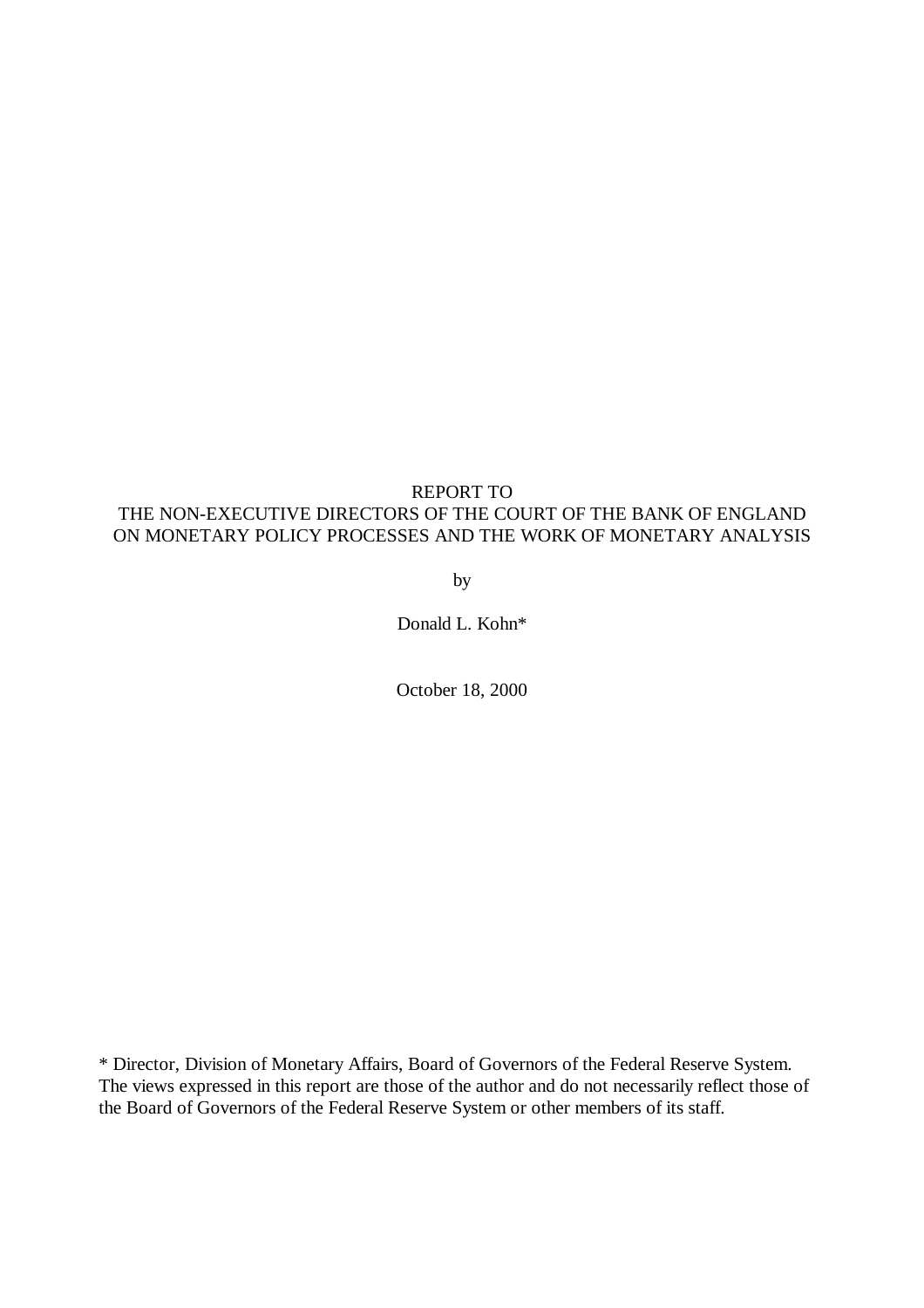# I. Introduction

l

This report to the non-executive Directors of the Court of the Bank of England gives the results of the review I was asked to undertake of a number of aspects of the [monetary policy](kohnresponse.pdf) [processes of the Monetary Policy Committee \(](kohnresponse.pdf)MPC) and the staff work supporting those processes.

More specifically, I was asked to assess the materials being made available to the MPC, including the staff briefings; the inflation forecast process and the quarterly Inflation Report; and the work of Monetary Analysis (MA), the staff group providing most of the material to the MPC. With regard to the material being supplied the MPC, I was asked to assess its quantity and quality, its objectivity, how it measured up against the type of material available to policymakers at other central banks (including the Federal Reserve,) and whether the material supplied adequately covered regional and sectoral developments, among other criteria. I was asked my views on the efficiency and effectiveness of the inflation forecast process, and the contribution of the forecast and the Inflation Report to enhancing the transparency of the policy-making process. The issues with respect to Monetary Analysis included the quality of its work, the mix of its work in terms of research and analysis, the adequacy of its resources, and turnover among the staff.

My review took as given the overall legal structure established by Parliament, including an inflation target set by the Chancellor to be carried out by a nine-member Monetary Policy Committee meeting 12 times a year and issuing quarterly reports detailing how it was accomplishing its objectives.<sup>1</sup> In addition, policy choices and economic outcomes were outside the bounds of the review. Moreover, as an outsider, understandably, I was unable to observe the meetings where decisions on interest rates were made. Consequently, while this review covers the

<sup>1</sup> Parenthetically, one nearly universal recommendation of policymakers and staff I talked to was to change the legislation to allow fewer meetings each year. The monthly frequency was seen as not justified by the amount of new information becoming available between meetings, and in that context, as imposing considerable and unnecessary demands on policymakers and staff.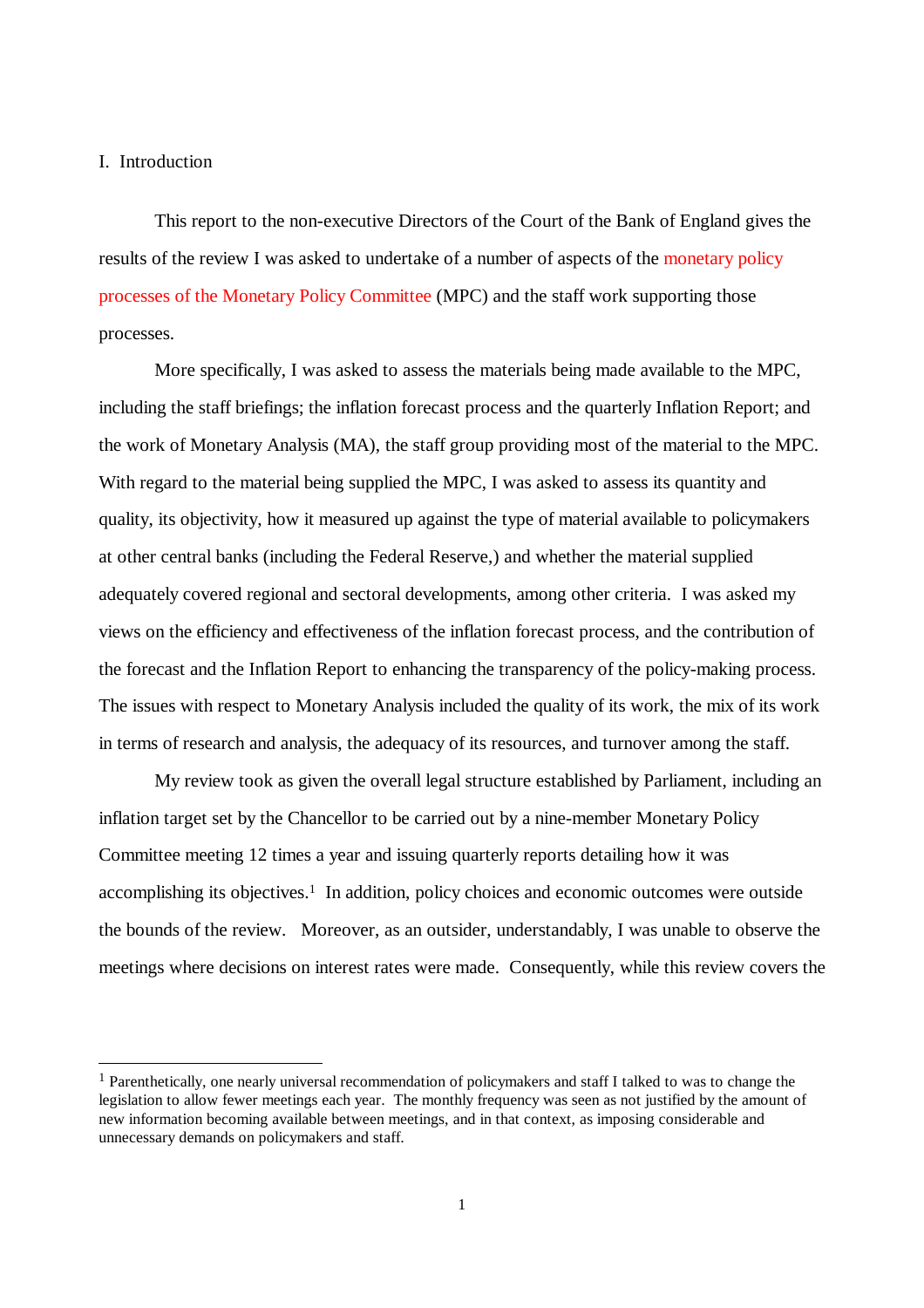inputs into the rate-setting process, it does not include a discussion of the decision-making procedures.<sup>2</sup>

The review is well timed. The MPC has been in existence for a little over three years. This is long enough for both strengths and weaknesses of the policy processes to begin to emerge. From a number of perspectives, the structure of policymaking has had very favorable results. Although, as noted, it is not within the scope of this report to judge policy outcomes, in fact they have been good. The inflation rate has hovered near the target set by the government, and output fluctuations have been damped. This may be partly "luck" resulting from the nature of the developments affecting the U.K. economy and the general tendency around the world for inflation to be low and steady. But it also likely reflects in some part a well-functioning policy process resting on objective and comprehensive information and analysis. The inflation target has acted to anchor decisions and market expectations. The MPC has emphasized the role of forecasts in its decisions, given the lags between policy actions and inflation outcomes, and, apparently, these forecasts and the procedures used to arrive at them have been sufficiently good to contribute to successful policy. In addition, the considerable emphasis the MPC has put on explaining its decisions and revealing its thinking on relevant issues likely has enhanced confidence, built support, encouraged stabilizing price movements in asset markets, and facilitated its democratic accountability.

But, not surprisingly after only three years, the process of adjusting to the new policy regime is ongoing. The MPC has needed to adapt many of the procedures and structures put in place when the Bank in the person of the Governor was advising the Chancellor to a situation in which a committee, the MPC, is making the decisions about interest rates. Among other issues, the committee structure greatly complicates transparency; it is far easier to determine and publish

<sup>&</sup>lt;sup>2</sup> In my conversations with people who do attend, these meetings were reported to work quite well. Discussions were said to be lively and well focused on the relevant information and the decision to be made, with ample opportunity for examining key issues and for airing a full range of views by all MPC members.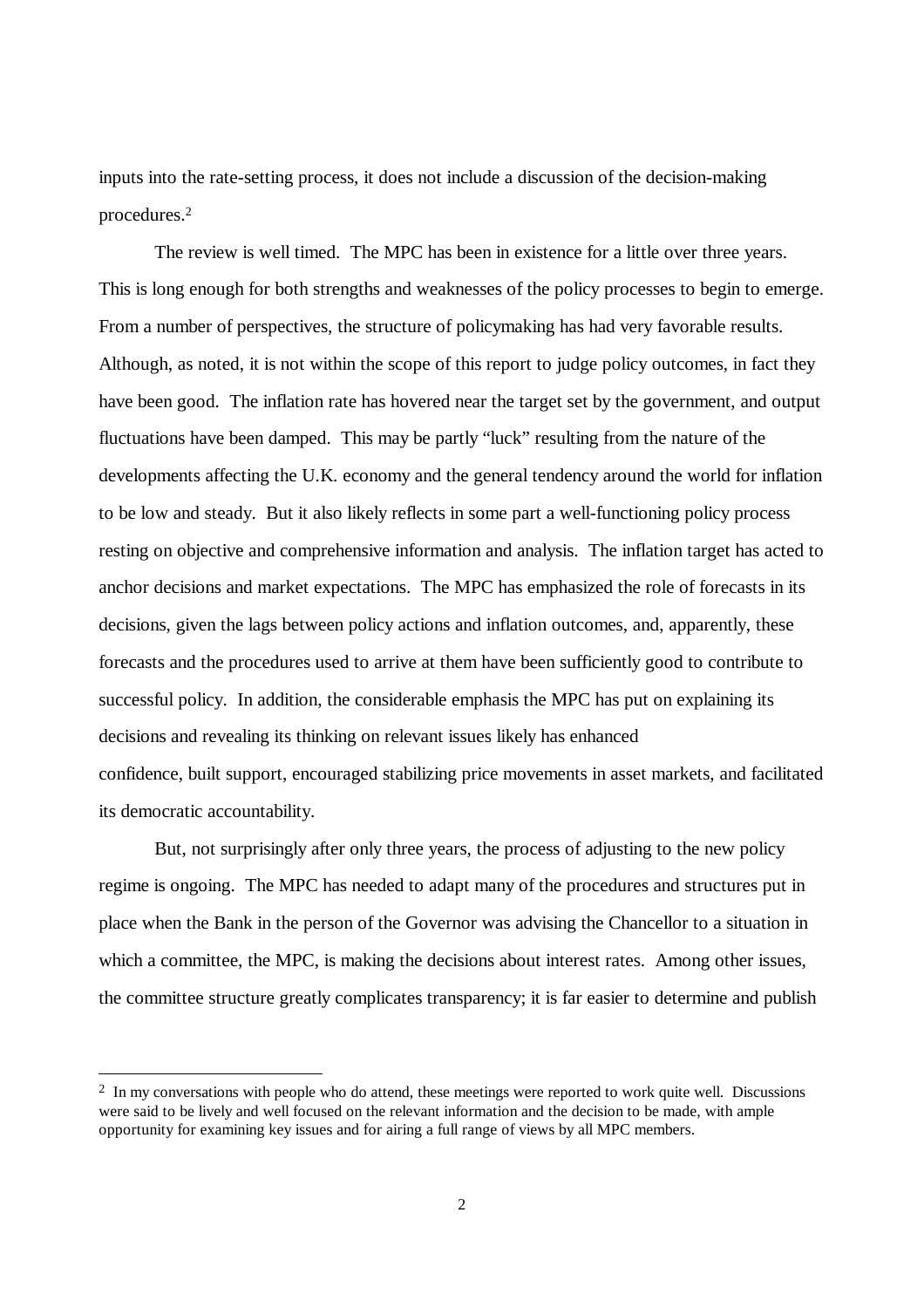the views of a single person than it is to those of a Committee with nine individually accountable members.

To conduct my review, I spent seven weeks in London with an office at the Bank. I conducted interviews with all the members of the MPC, with many staff members, and with other individuals currently or formerly associated with the MPC. In addition, I attended the meetings of the MPC at which the May inflation forecast and Inflation Report were put together and two pre-MPC briefings and received all the associated written material. I was given access to all the material going to the MPC and any information I requested associated with the work of MA. I also participated in research seminars given by the staff of Monetary Analysis. I have consulted with a few individuals associated with other inflation-targeting central banks that are addressing issues similar to those facing the MPC in making and publishing forecasts. I did not talk with market participants or others outside the MPC/central bank circle. All those I talked to at the Bank were extremely open and cooperative in their assessments of the strengths and weaknesses of the policy process and of the work of Monetary Analysis, and forthcoming in their suggestions for changes.

This report is based primarily on these conversations and observations, on my experience at the Federal Reserve, and on background reading. But the Court should be aware that the input and the time available to the task have been limited. Moreover, since I gathered most of my information, changes have occurred that likely are only incompletely reflected in this report. Finally, it has been difficult to measure what I observed against other central banks. My knowledge of what goes on at most other banks is sketchy, except for the Federal Reserve, and in that instance, differences in structure and functioning may reduce the value of the comparison. In particular, the roles of the staff and policymakers and the relationships between them differ in significant ways in the United States and the United Kingdom.

Lastly, for the most part, I do not have specific recommendations. The Bank and the MPC are already well aware of the issues I highlight and are moving to address them. For most there are no easy or obvious answers, or they would already have been implemented. And it is the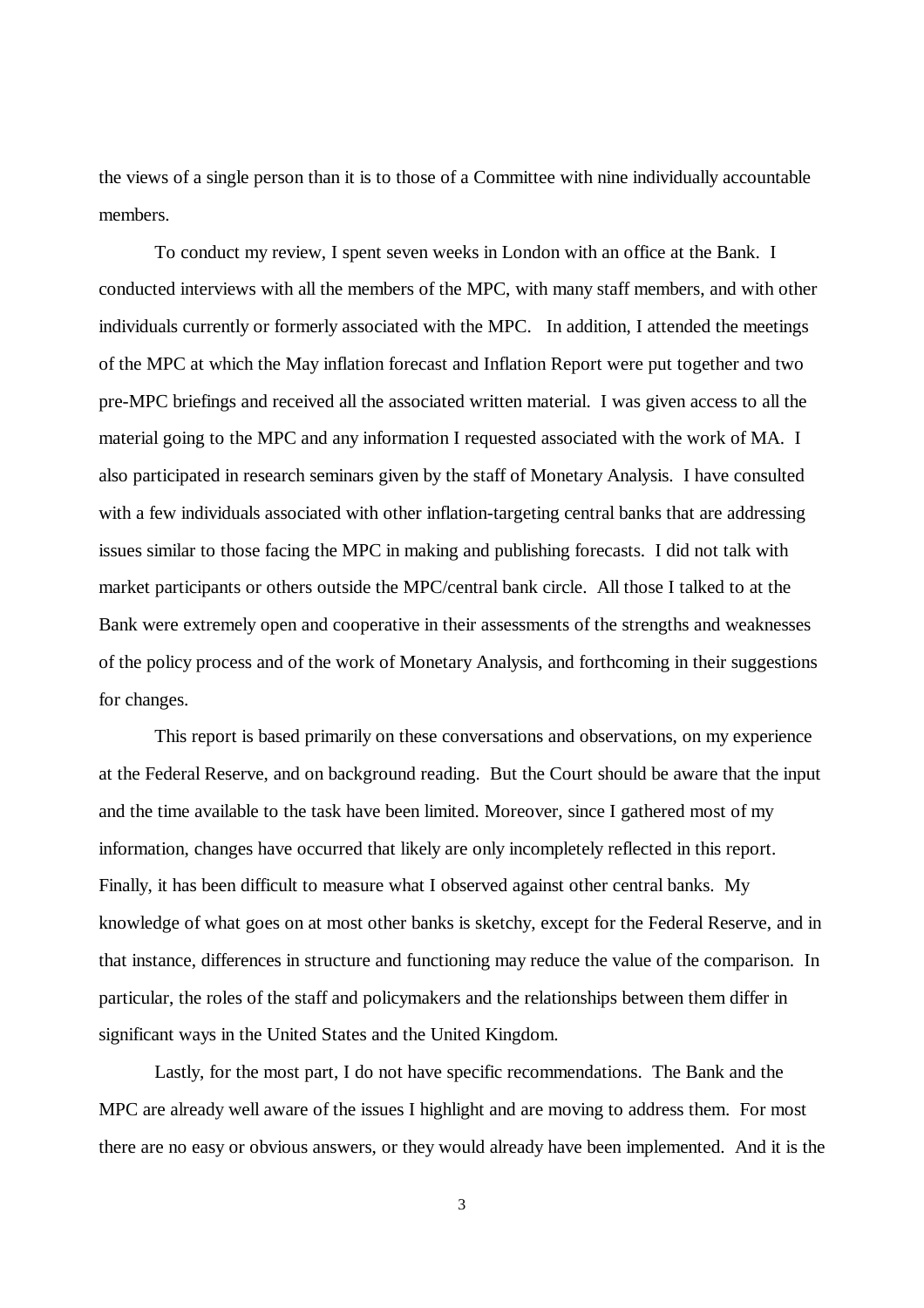policymakers and staff that are in the best position to identify and evaluate possible courses of action. My one strong recommendation is that the process of addressing these issues not be allowed to flag.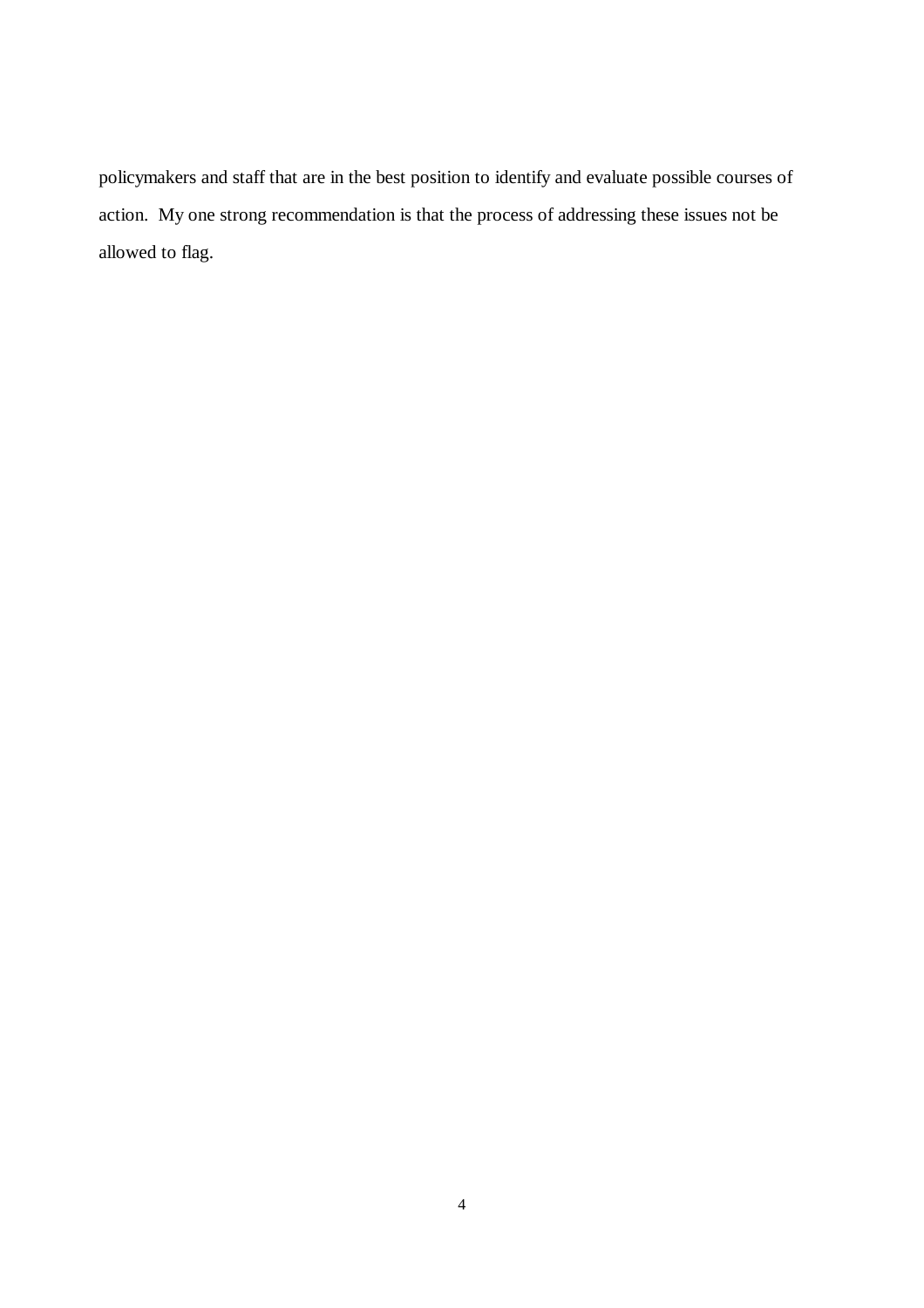# II. The Flow of Information to the MPC<sup>3</sup>

l

In general, the flow of information and analysis to the MPC is impressive--providing timely, comprehensive, and objective inputs focused on the needs of policymaking. The level of research and analysis is highly advanced, comparable to that done at the Federal Reserve, with both staff members and policymakers clearly aware of and utilizing recent developments in relevant economic theory and empirical research. Policymakers and staff appeared to have broad and deep knowledge of economic developments, not only in the United Kingdom, but also in other economies that might affect the United Kingdom. A key precept of the flow is that relevant information and research is shared among all MPC members so that each has the same knowledge base at the policy meeting.

Policymakers were mostly satisfied with the information they were getting, recognizing that any such flow naturally is constantly being adjusted to better serve their needs. Areas they and staff raised for further consideration included whether the information about current developments could be pared down a bit to be more directly focused on the decision at hand, whether that information might not be presented with more emphasis on analysis rather than data reporting, and whether the procedures now driving the research agendas were flexible enough to accommodate the full variety of projects that might prove useful.

**Research.** As the Court is aware, the procedures for setting the <u>long-term research</u> agenda were altered to more closely involve all the members of the MPC, both to set the agenda and to participate in the research. While this is a relatively new procedure, most thought it promising. Staff were eager to work with MPC members, many of whom have special expertise and international reputations in various areas of macroeconomics, and welcomed the regularization of the procedures for such contacts and joint work, which they hoped would promote more interaction with both internal and external members. Care will need to be taken

<sup>&</sup>lt;sup>3</sup> The material in this section covers the general flow of information and analysis to the MPC. The particular requirements of the inflation forecast round are discussed in the next section.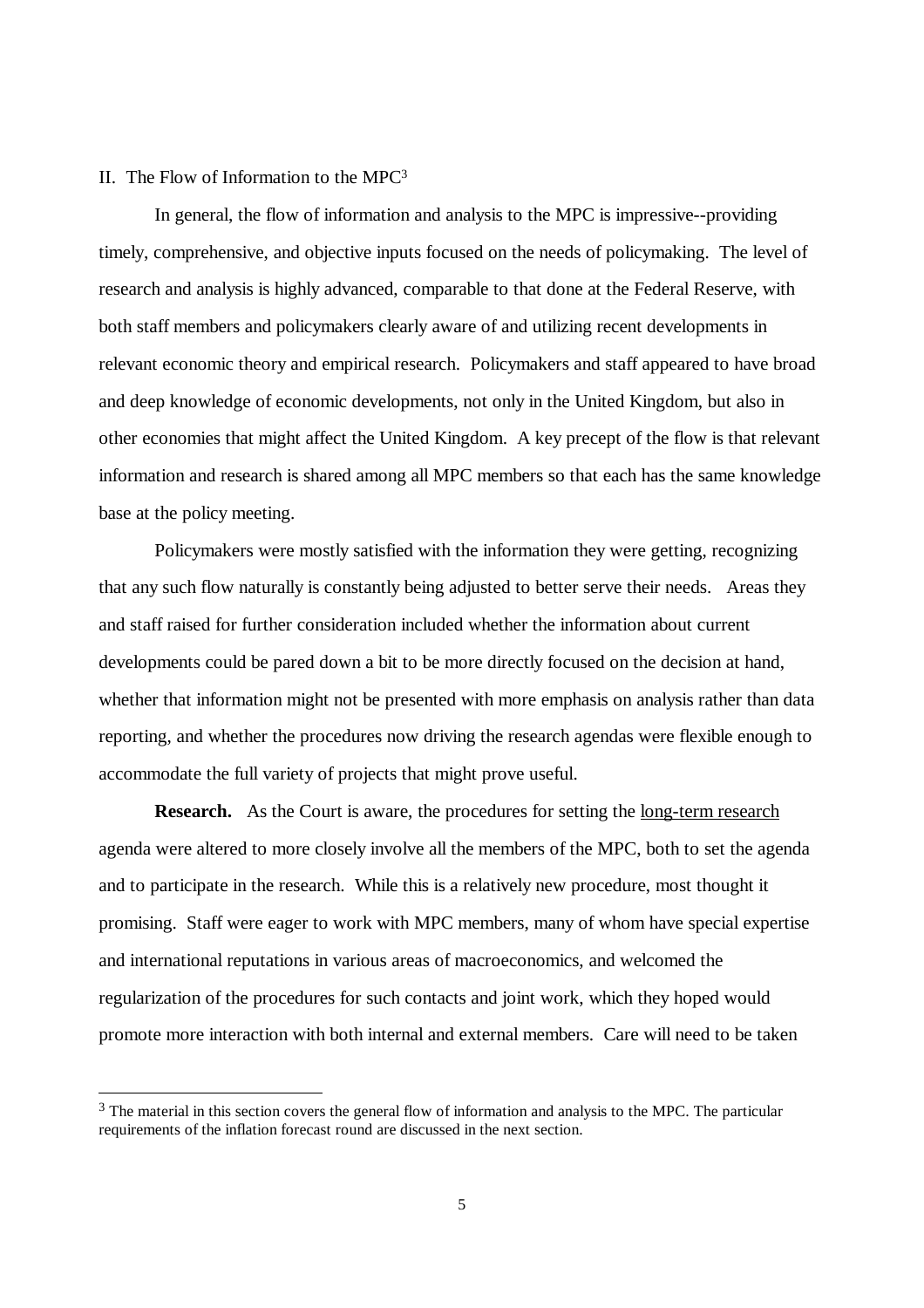that the agenda allows adequate opportunities for proposals to "bubble up" from the staff and does not become too "top down" from the MPC, depriving the Committee of some potentially useful work, affording the staff insufficient outlets for their own creativity, and complicating hiring and retention problems. And the MPC and the Bank will need to be certain that promotion and rewards to staff economists continue to depend on the quality and quantity of output, without regard to whether the work is associated with internal or external members.

The Bank has several research economists making important contributions to policyrelated research that have been disseminated through papers, conferences, and publications. In addition to my familiarity with some of the work of these economists, I was able to sample work in progress at two "research away days" held during my stay at the Bank. These are seminars organized by Monetary Analysis at which several preliminary research papers are discussed by staff and MPC members. The research presented was of high quality, taking account of the most recent work going on in the field. Projects were tightly focused on, and highly relevant to, the policy issues facing the MPC. Participation by senior staff (including people from the financial stability and markets side of the Bank) and MPC members (including external members) was active and constructive. This is a good way to keep policymakers current on the progress of research projects and to provide feedback and encouragement to research economists.

Efforts to improve the statistical models used by the staff and MPC should continue to place a significant, if not rising, call on research resources. A number of projects were aimed at improving the modeling of the supply side of the U.K. economy, an issue of growing importance as questions about technological change, capital investment, profit margins and long-term growth trends become increasingly prominent in policy deliberations. Models play an important role in MPC deliberations on the inflation forecast, in many respects substituting for a staff forecast as a focus for discussion. They help to organize consideration of how developments in the economy had deviated from expectations and how to treat those deviations in the new projections. Consequently it is particularly important to the MPC that MA to be able to incorporate the most recent research in policy-relevant models into its work.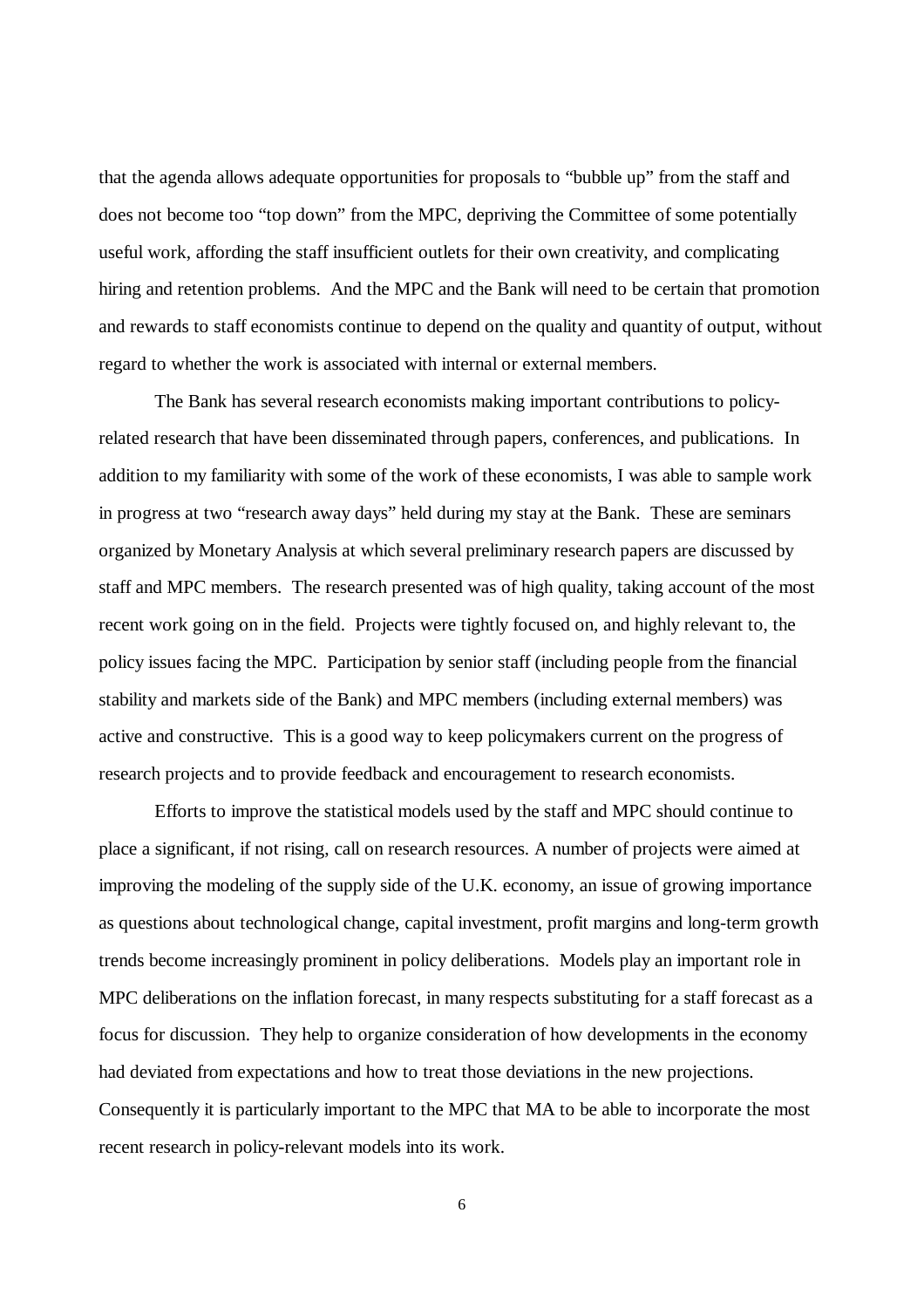At the Federal Reserve, as at the Bank, the staff and policymakers use a variety of models to inform forecasts and policy decisions. Federal Reserve models include a large-scale model of the economy and many smaller models of particular sectors or markets. These models are continuously upgraded as the economy changes and previous deficiencies are revealed. There is considerable productive interaction among the modelers and among the modelers and the judgmental forecasters and the Federal Open Market Committee. Models are used to analyze past developments, predict the future, and, often, to discuss possible implications of alternative policies or economic developments. This latter type of exercise can be especially useful for analyzing the risks to the forecast and the range of possible outcomes–the "skews" and "variances" the MPC places around the central tendency of its inflation forecast.

MA produced a large number of shorter-term research projects aimed at the next quarterly Inflation Report or MPC meeting. Naturally, these were tightly focused on the policy or forecast issues at hand. Many respond to questions and issues raised by MPC members in the course of the pre-MPC briefing or the forecast round. Key issues bridging short-term research and current analysis are covered as well in the pre-MPC notes received by the MPC members with the chart pack before the MPC meeting. Judging from the sample I saw, they are comparable to similar very short-term work at the Federal Reserve. Often at the Federal Reserve Board such projects utilize the large-scale staff model as a starting point, reinforcing the usefulness of model development at the Bank. The results of these projects are circulated to all MPC members to ensure that each has the same access to staff work as background for policy deliberations. To meet this objective fully, staff and MPC members will need to take care that research is circulated far enough ahead of time to allow its evaluation by all MPC members.

A concern expressed by several staff members was that research seemed to be driven either by the current forecast round or the long-term agenda, leaving inadequate opportunities for intermediate-term research. More such research, stretching over more than one forecast round, might allow somewhat more thorough analysis of important topics, and greater review of that analysis before it influences the forecast.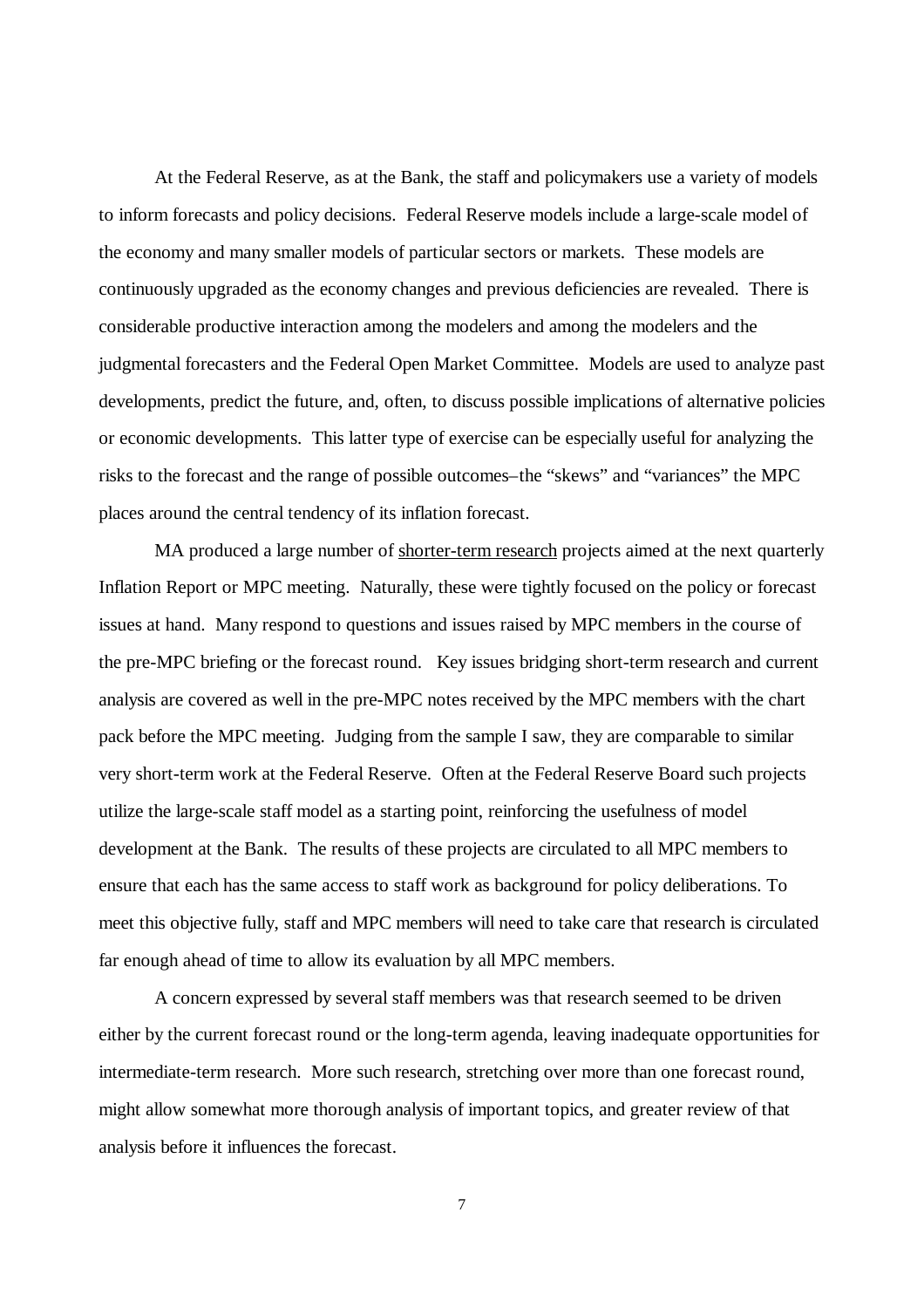**Current Analysis**. There are several avenues through which MPC members get information from staff on current developments in the economy. One is through reporting on new data releases. The data themselves are summarized as they become public and the original releases made available by link through the Internet. In addition, a short analysis, posted to the intranet, draws out the implications of the new data. Overall, the quantity and quality of this response to new data were very similar to that at the Federal Reserve, and the delivery through the day by e-mail was timely, convenient, and complete. Supplying the link to the original data helps MPC members to obtain the information to form their own views of the implications of the data. At times, follow-up memos are circulated that draw several strands together and provide more interpretation. A strong and deep staff of experts who are familiar with the characteristics of the various data series and the underlying economic concepts needed to analyze them is essential to helping the MPC make sense out of a vast and often contradictory flow of information.

Data becoming available through an intermeeting period are summarized and put into perspective in the pre-MPC briefing. I sat in on a full-day pre-MPC briefing in April and a halfday briefing in May (though the differences in time consumed are less than implied by these descriptions.) Many members of the Court have also attended these meetings, and the Court has received several reports on outside evaluations of them. As you are aware, they are comprehensive reviews of incoming information on the economy, including Agents' reports (discussed separately below.)

For the most part, policymakers gave the briefings good reviews. They liked the opportunity to see all the new data summarized just before the meeting and put in some perspective, and to raise questions about the data and its implications. They thought the staff did a good job presenting the information and responding to questions.

Many, though not all, would welcome more analysis and assessment by the staff. However, within the group of those who favored more analysis, views differed as to how far they would want the staff to go in drawing implications for the outlook; some would like only a little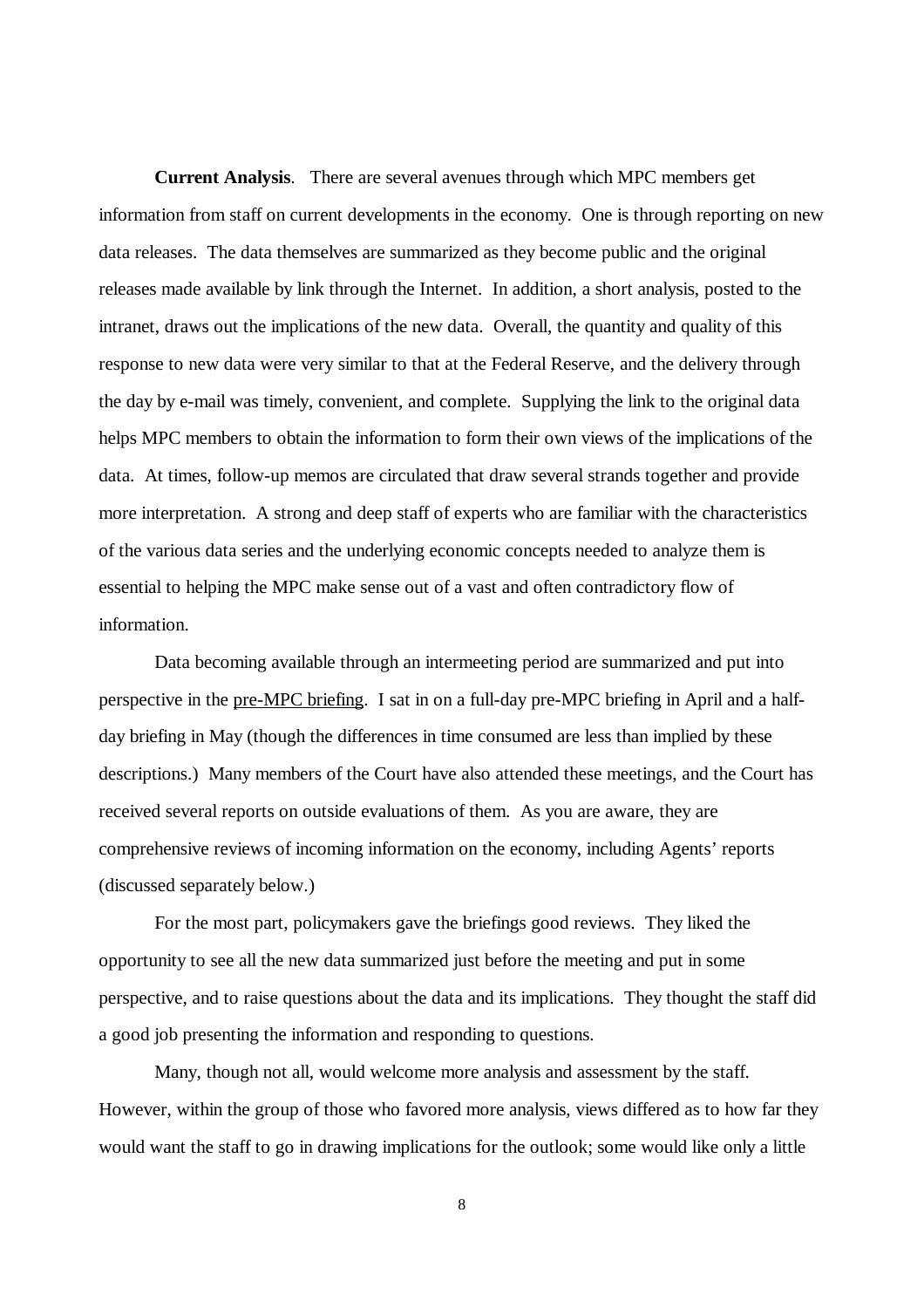more analysis of the particular sector or series in question, others would welcome a drawing out of the implications for the inflation outlook. Views differed as well on the coverage of the briefing. Some welcomed the complete and detailed scope of the coverage–especially those who had less time to follow the daily data analysis; others would prefer a shorter presentation that was more focused on the most important new information becoming available. Among the latter members, however, there was no consensus on what was essential and what was not.

Staff welcomed the opportunity to present information to the MPC and those attending but not normally presenting came away from the meetings with a better understanding of the issues and questions the MPC considered of special importance, which helped them shape their own research and analysis agendas and enabled them to put their assignments in a broader context. At the same time, staff emphasized the considerable burden imposed on a relatively small number of people by having to do the pre-MPC briefings each month.

My own assessment is that they are indeed very complete briefings, presented with a high degree of technical competence, which, taken together with the chartpack, should provide the policymakers with all the information they require on the flow of data and surveys since the MPC's previous meeting. I could detect no biases in the presentations, in which staff, in fact, seemed to be expending special efforts to provide a complete set of data in an objective manner. Sectoral information was included in nearly every segment of the briefing and the chartpack; such information can be important in coming to an understanding of emerging trends in financial markets and the economy, and it was highlighted when the analyst considered it would be useful to do so. Regional information was provided by the Agents reports, discussed below; such information was related to the overall developments in the U.K. economy, as indeed it must be to assist in making a national monetary policy. The briefings included information from the markets group, giving useful interpretations of recent price movements in financial markets and the expectations built into the structure of interest rates.

At the Federal Reserve, the briefings just before policy meetings are more focused on the outlook–centered around the underlying forces shaping the staff forecast of economic activity and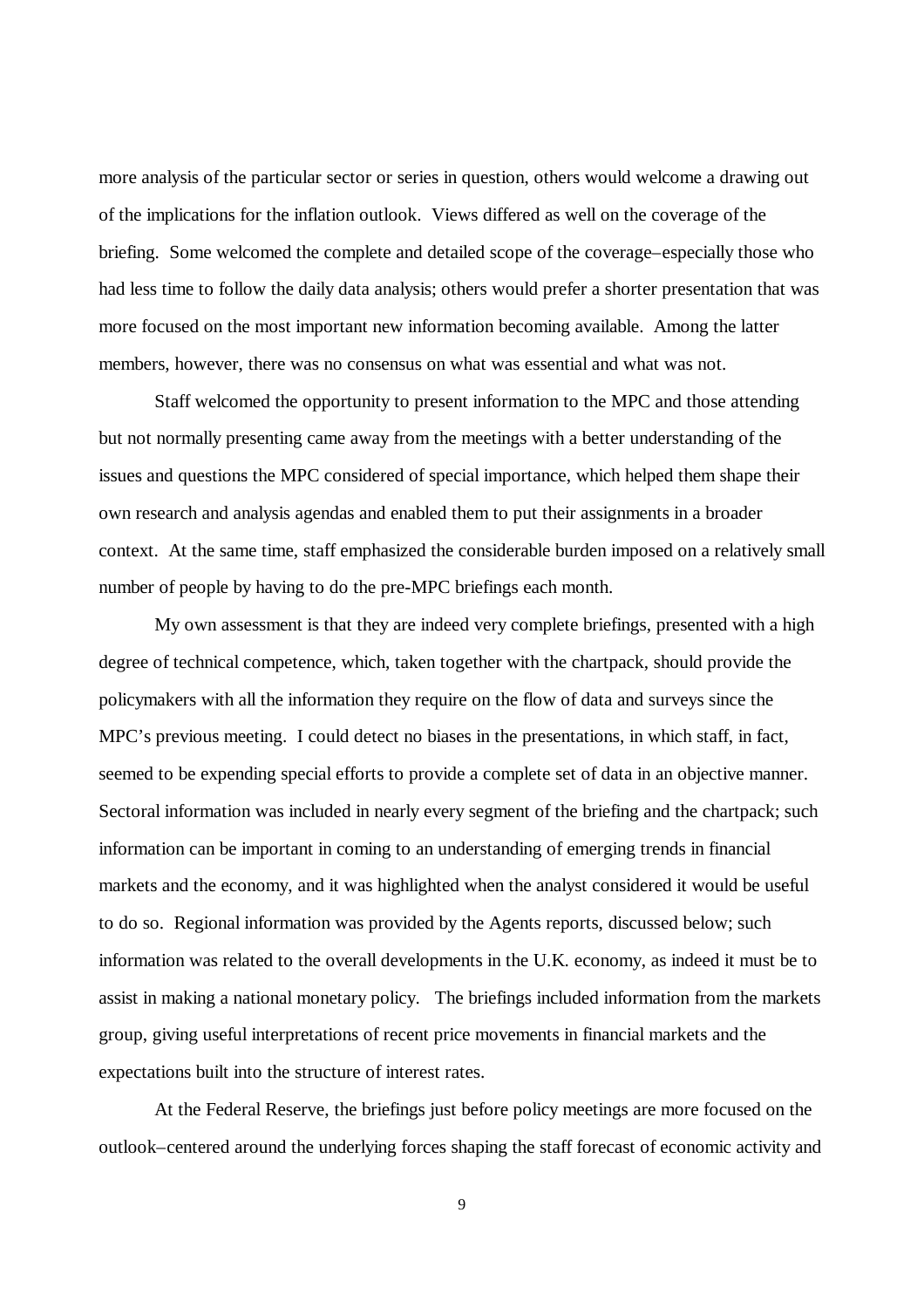prices. Material like that in the pre-MPC and chartpack is presented in weekly briefings to the Federal Reserve Board and in a background document prepared for the FOMC that reviews developments since the last meeting of the Committee in the domestic economy and financial markets, and internationally. Compared to these materials, the pre-MPC was similar in its sophistication and coverage.

The staff and the MPC might work at meeting the expressed desire by many MPC members for briefings that are better focused and more analytical. The half-day briefing appeared to be just as helpful as the longer one, and perhaps more to the point under the discipline of the slightly tighter time frame.<sup>4</sup> Even the half-day briefing might have been trimmed a little by reducing occasional redundancies and concentrating more on the new information most likely to be important to the policy decision. Staff made special efforts to sort through the data, highlighting potential conflicts among data series. However, if the MPC desires, staff experts might more often attempt to assess the information content of the individual series and draw conclusions about emerging trends, especially in sectors, markets, or relationships that may have particularly important effects on the inflation outlook.

Some presentations compared recent outcomes to assumptions or expectations in the most recent inflation forecast, but consideration might be given a more complete and systematic use of such comparisons. Indeed, if the MPC would find it helpful, the staff might attempt to pull together the implications of the new data since the last meeting or since the last forecast round for the inflation forecast–using either general characterizations of effects or precise new estimates of inflation 8 quarters out. Such an exercise would give a more forward-looking flavor to the presentation even in the absence of a staff forecast and might help to focus staff and MPC members on the most important developments.

<sup>&</sup>lt;sup>4</sup> My understanding is that the MPC has decided that all pre-MPC briefings will be a half-day.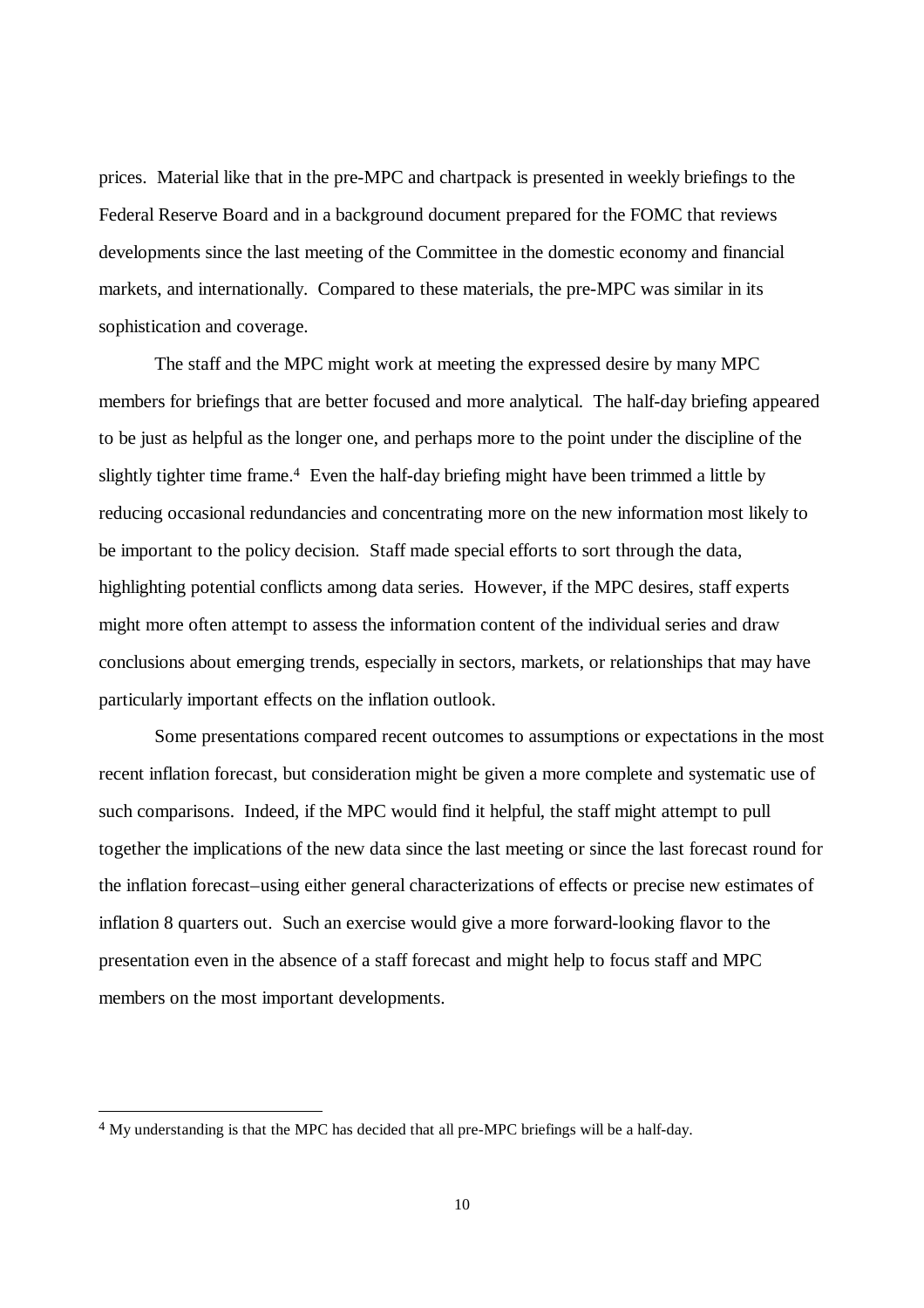Agents reports are an important part of the briefing and input into the policy process. Such reports should help the MPC on occasion spot emerging trends before they become apparent in the data, which lag. Moreover, by helping the MPC understand regional and sectoral developments from the perspective of individual businesses, they should contribute to understanding and explaining the circumstances and decisions that lie behind the aggregated data and hence shed light on the likely course of future developments.

The Agents' reports appeared already to be useful, and they are under constant improvement. The reports encompassed a noteworthy attempt to systematize and attach quantitative values to the flow of anecdotal reports received from around the country. By achieving comparability over geography and time, the reports should enable the MPC to track the evolution of the information and apply it to national economic trends. In addition, it will facilitate research to establish the value of the information they contain. The presentation of this information to the MPC appropriately emphasizes the national picture assembled from the regional reports, but the regional data are presented in detail in the chartpack for the use of MPC members. In addition to the regular questions, a special set of questions is developed each month to address particular concerns of the MPC. Since these are focused on particularly puzzling and important developments, they have the potential to be quite useful to the MPC as it interprets incoming statistics.

Agents and staff reported that MA and the Agents had developed a good and cooperative relationship. This was contributing to making the Agents' reports and resulting series more rigorous and more useful to the MPC. Agents were building relationships with businesses and other groups in their areas and attempting to make their data collection represent something like the mix of GDP in order to increase its usefulness at spotting and analyzing national trends.

In my observation, the MPC took considerable interest in the Agents' reports, especially the special questions. Presentations sparked questions and comments from MPC members, suggesting that the reports in fact were playing a useful role in their evaluation of the economic situation and the prospects for inflation. The questions from the MPC often elicited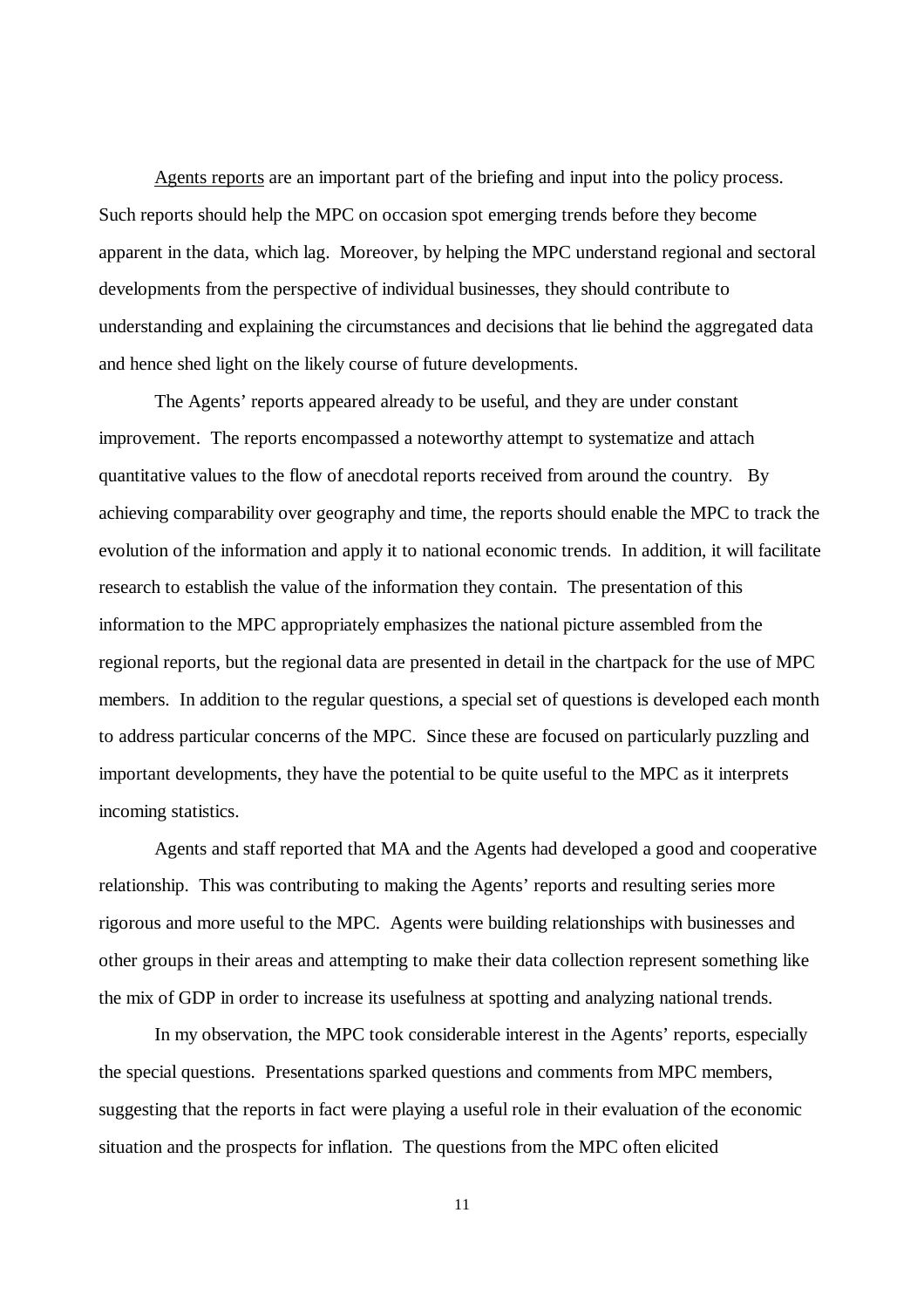interpretations and anecdotes from Agents that gave a fuller flavor of what was occurring in the regions and sectors. Systematizing the collection of reports should not be allowed to become overly rigid and stifle unexpected and unanticipated flows of information, but overall I found the systems put in place both to collect regular information and to zero in on particular questions quite impressive and useful.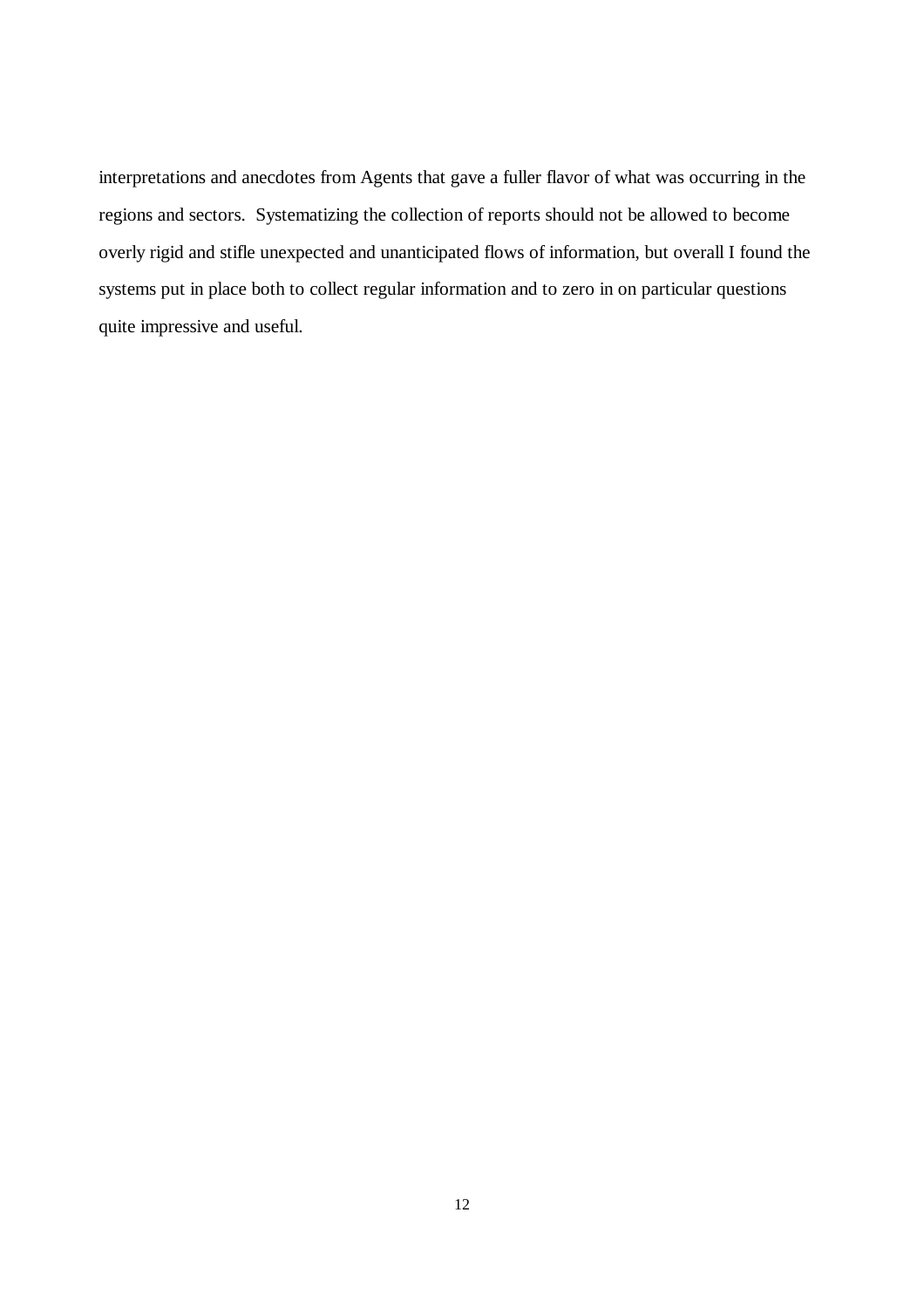### III. The Inflation Forecast and the Inflation Report

**Background.** The inflation forecast and the inflation report are key elements in making policy under the inflation target set by the government and in explaining the policy to the public. MPC members agreed that the process of arriving at the forecast has many useful aspects. It has helped the Committee come to some common understandings on a basic framework for analysis of economic developments, the causes of inflation, and the transmission of monetary policy. Within that framework, the forecast is a comprehensive look at all aspects of the economy and financial markets that entails identification of the important factors that will be affecting the course of inflation and economic activity over coming years and fosters discussion among members of alternative possibilities and analyses of these factors. By focusing not only on most likely outcomes but also on the developments that might cause outcomes to deviate from forecasts, the process and associated discussion should help the members recognize significant new trends more quickly and improve the odds on responding appropriately when they occur. Through this forecast process, the members are effectively forced to organize their own thoughts and analysis, and they come to a better understanding of alternative positions and possibilities put forth by their colleagues. The questions that arise in the course of the round also help to focus staff research--both short- and long-term--on the issues of most concern to the MPC.

The output gives a focus and discipline to policy decisions--the inflation forecast two years out. Although the MPC's remit calls for RPIX inflation to be at 2½ percent at all times, if forces push or threaten to push inflation away from target, given the lags between policy decisions and their effects on inflation, the Committee can not always achieve it in the short run without considerable, unnecessary, economic dislocations. In these circumstances, a forecast is a sensible intermediate policy objective, which if reasonably accurate over time should tend to keep inflation from straying very far from the objective, while avoiding sharp, policy-induced, fluctuations in economic activity. It is readily explained to the public and provides an important element in transparency and accountability. The published forecast should help the public understand the motivation behind the most recent policy decision. The dimensions and discussions of the skews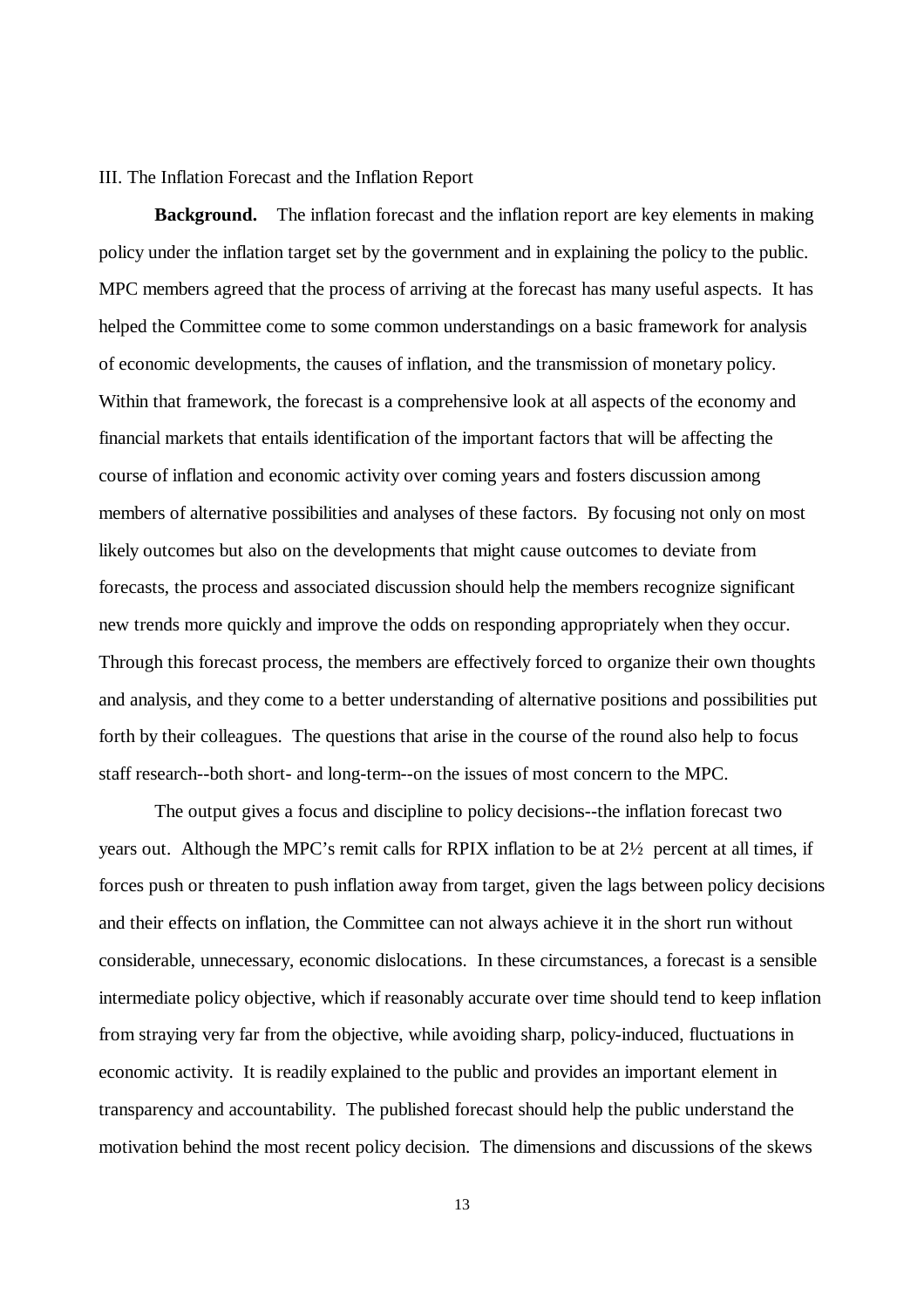and variances around the forecast should alert the public to the risks the MPC sees to meeting its mandate, and the assumptions and analysis underlying the forecast provide a benchmark to the public and the MPC for judging the possible need to alter policy when events do not transpire as expected.

But in my discussions, both MPC members and staff saw a number of difficulties in the current process and outcome, which my observations tended to confirm. In brief, the process was very time consuming and in the view of some, the time not always well allocated to the most important issues. In addition, the outcome was not precisely defined or clearly understood by the MPC and the public. Consequently, the forecast round and Inflation Report perhaps may not be as helpful as they might be to the Committee, or to the public, the Parliament, and the markets in understanding, predicting, and judging policy actions.

The process I witnessed involved around 10 meetings, not counting those to review the drafting of the report. The number of meetings arose in part because it was a "bottom up" procedure, in which the forecast was built from judgments on many aspects of the economy on a piece by piece basis. Those "pieces" can range from factors that could have a major effect on the course of the economy and prices over coming years to those whose impact is likely to be small or temporary. The staff comes to the MPC for decisions on each of those factors and the staff is not expected to provide much help to the Committee on the appropriate choices, beyond background analysis. One consequence of this is a considerable amount of time can be spent on items that may have only a small effect on the ability of the MPC to meet its mandate. In addition, while the Committee has moved to looking at the potential final result earlier in the meeting rounds, the line-by-line approach has meant that consideration of the overall shape of the forecast and the key underlying forces and relationships driving the outlook can get less consideration than some saw as desirable.

Moreover, a number of members perceive some game playing with regard to choices on individual assumptions; that is, members argue for particular assumptions not out of conviction on those assumptions, but rather to shape the overall outcome in a direction they are most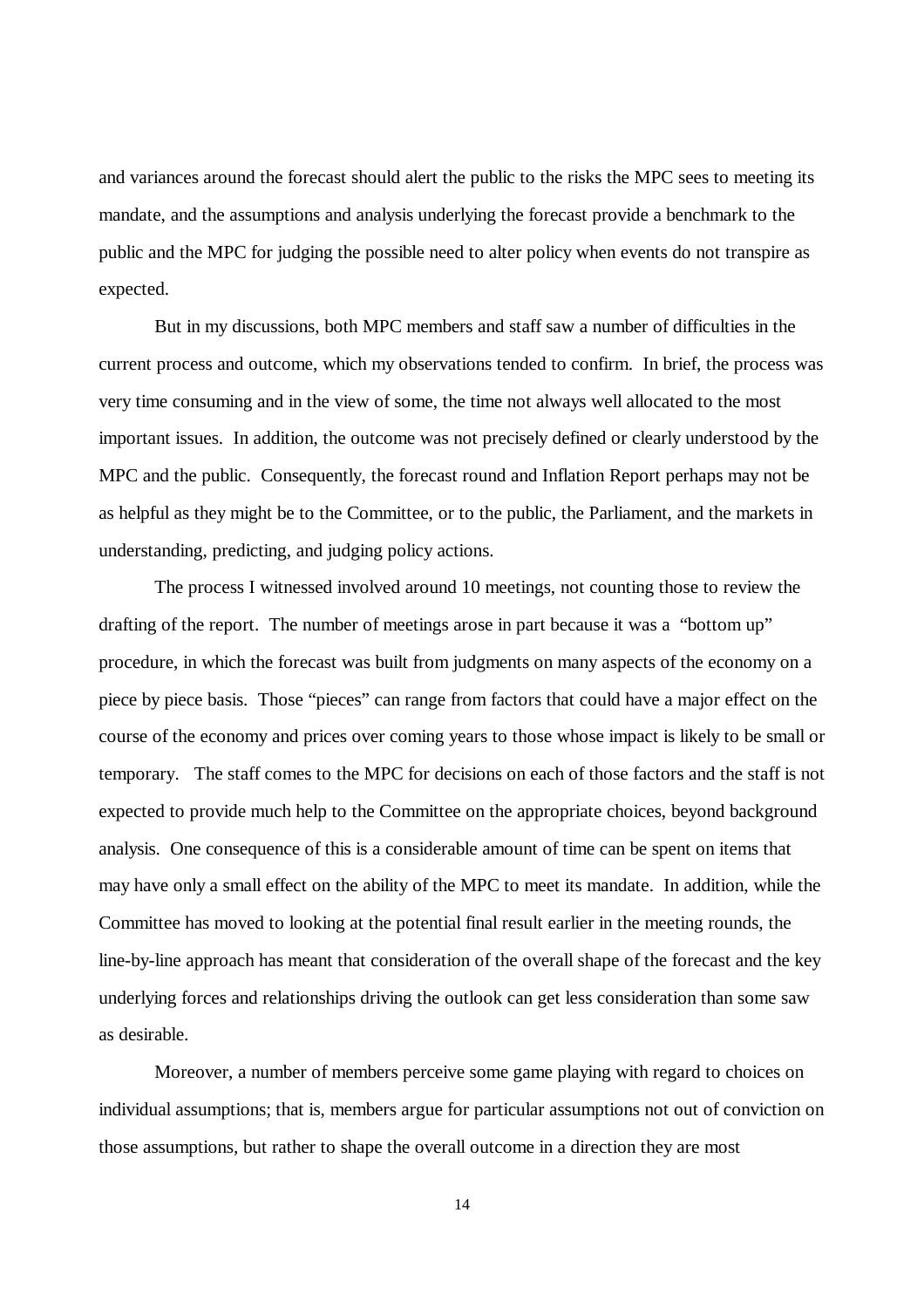comfortable with. Several also saw the process as "contentious," though in my experience the discussion was fair and civil, if at times appropriately vigorous. And the process is so complex, the Committee tends to shy away from late changes after the MPC meeting that would accommodate the evolution of Committee members' thinking in the course of policy discussions.

In addition, the outcome is not clear. The MPC needs to continue examining what it means by "best collective judgment" to refine its understanding and possibly to consider alternative approaches. Originally, apparently, the forecast was a consensus of Committee members, forged through compromise and trade-offs. But as views became more diverse, compromise to achieve a single forecast was no longer possible, and members created Table 6B, which contains alternative assumptions and outcomes for the inflation forecast eight quarters out. Although the Outlook section indicates generally how far from the central tendency some members' forecasts might be, that indication is not explicitly related to the information in table 6B. The public does not know the number of members at odds with the central projection, and except for that general statement, the distribution of forecasts around the center. Table 6B also has complicated the construction of skews, since members who would have argued for skews to allow them to join the consensus now see themselves on Table 6B.

As a consequence of uncertainty about the meaning of the forecast, and of the bottom-up approach by which the forecast is built from the transformation of a series of assumptions, the overall result has not always been a forecast that is consistent with and helps to explain the MPC's most recent decision. The center of the forecast and the variances and skews around it may not consistently represent the views of the center of the Committee likely to be determining policy and influencing economic outcomes. Although the forecast and the policy decisions cannot be linked mechanically, the higher the degree of coherence, the more useful the forecast will be for transparency and accountability.

Some MPC members and outside observers also have questioned several other aspects of the forecast and report write up–including the conditioning assumption of a flat policy interest rate and the strong emphasis on keeping the eight quarter ahead inflation rate at or quite near the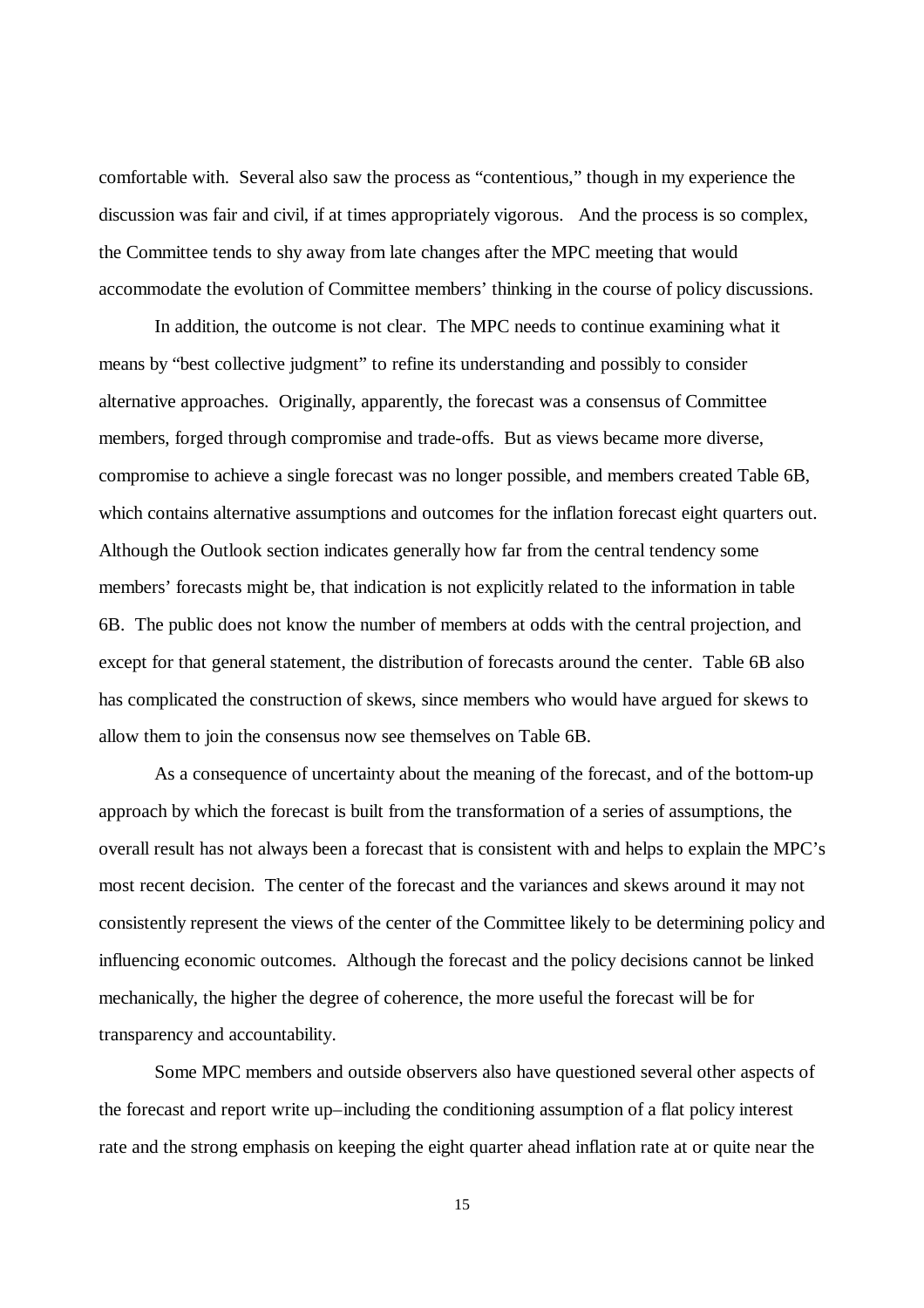target. The former introduces complications by often being obviously inconsistent with the most likely path of interest rates. With respect to the latter, there are a number of circumstances in which allowing the forecast to deviate from target under an unchanged interest rate assumption will improve the odds on realizing the best possible performance of the economy and prices consistent with achieving the inflation target over time.

The MPC recognizes these problems and has taken steps to address them. Since my visit to the Bank, I understand that the MPC has met to discuss both the inflation forecast output and the process. Changes were made to streamline the process, and the August Inflation Report contains a helpful box on the forecast, which addresses the role of the forecast in policy and clarifies the contingencies included in the skews, or risks, to the forecast. The discussion that follows highlights the issues as I saw them last spring, and gives some possible alternative approaches to the forecast and the process of producing it, but it may not fully reflect these more recent changes. Moreover, these are complex issues, which do not admit of easy resolution, and only the MPC and its staff have the knowledge and experience to address them properly.

### **The inflation forecast**

*The central tendency*. As noted above, the inflation forecast has evolved in ways that have tended to obscure precisely what it is. In particular, the greater dispersion of forecasts among MPC members that has led to table 6B has made it more difficult to interpret the phrase "best collective judgment" that is applied to the forecast, and discussions with and among MPC members revealed differences of opinion on how the forecast should now be viewed or should change. To achieve at least rough alignment between policy and the forecast, whatever is published should reflect the "center of gravity" of the Committee that made itself felt in the most recent policy decision. However, determining and presenting a view that would explain actions and shape expectations constructively is difficult in the context of a Committee, especially one with emphasis on individual accountability.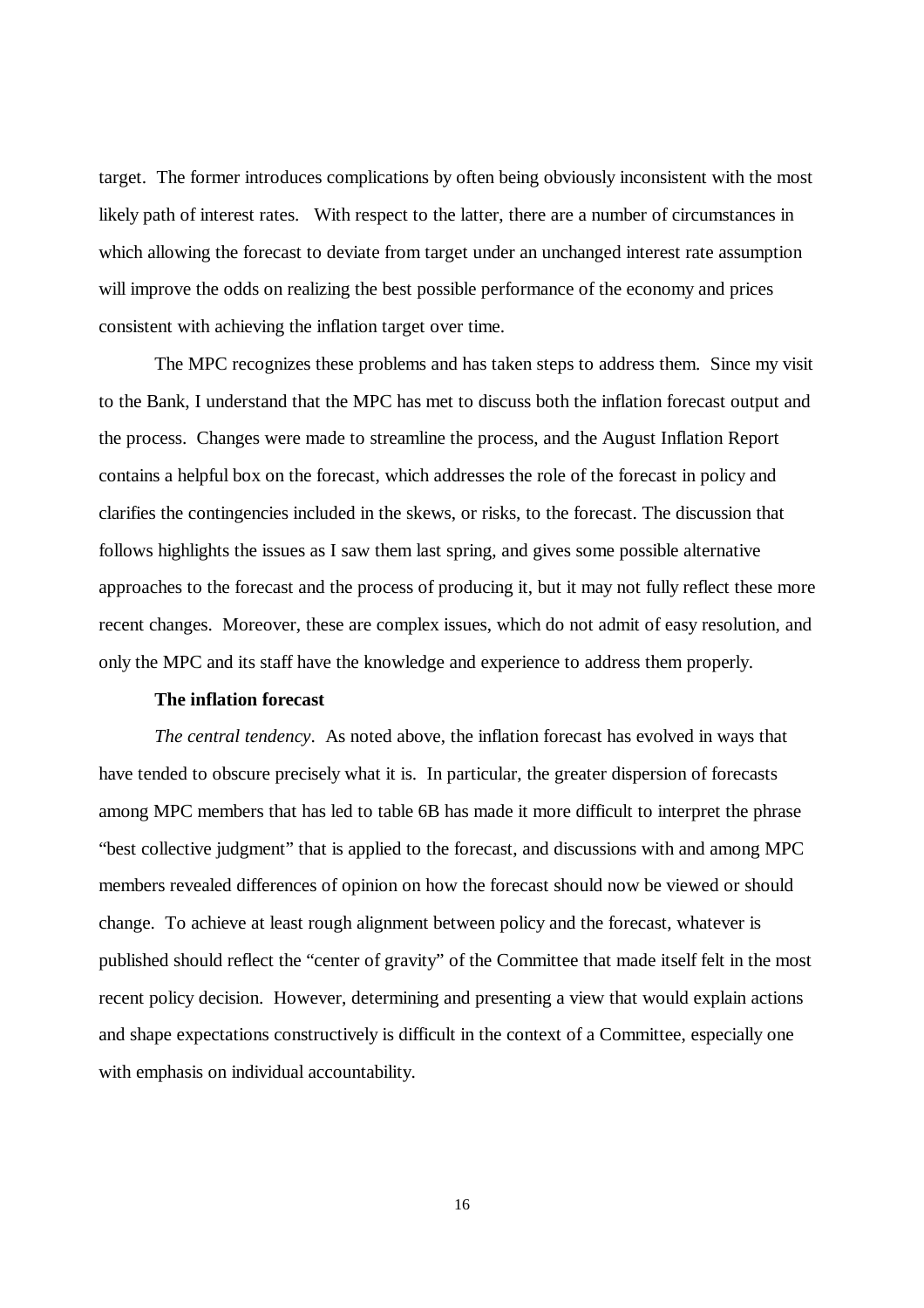Against this background, the MPC would seem to have a number of alternatives to consider if it wished to alter current practice for representing the central tendency of the basic forecast:

1. Publish no explicit forecast, but an extended discussion of general tendencies and concerns. A forecast is not required by law, and this alternative might be a better representation of what in fact the MPC feels it can most usefully say about the future; precise forecasts, even with fan charts, may give the impression of more accuracy and confidence than is felt by the Committee or warranted by experience. Numbers may deflect attention from the underlying analysis of the fundamental trends and tendencies that the Committee sees as the most significant influences on its decisions and sources of its concerns about the future. However, the MPC may feel that it can be more helpful to the markets and the public than implied by only a general discussion, that a numerical forecast is an important element in accountability in as much as it allows the public to judge the technical competence of the Committee, and that the forecasting process itself has value as a technique by which the MPC identifies and debates elements affecting the inflation outlook and reaches conclusions about the stance of policy.

2. Publish a staff forecast and the views of the members arrayed around that forecast. Several MPC members made this suggestion in my conversations with them. A staff forecast would provide a benchmark for MPC discussions, and one that was arrived at with considerably less effort than the "best collective judgment". In arraying members' forecasts around the staff benchmark, the MPC would be fully as transparent as it is currently, if not more so.

However, the staff currently does not produce an independent forecast, and it would require more resources if it were to do so. Before a staff forecast were produced, especially one to be published, the responsibilities for that forecast of the Chief Economist and Deputy Governor for Monetary Policy, who vote in the MPC, would need to be clarified. Moreover, publishing the forecast might focus considerable attention on the staff outlook, and the staff might be reticent to present its best judgment if that were greatly at odds with the Committee or likely to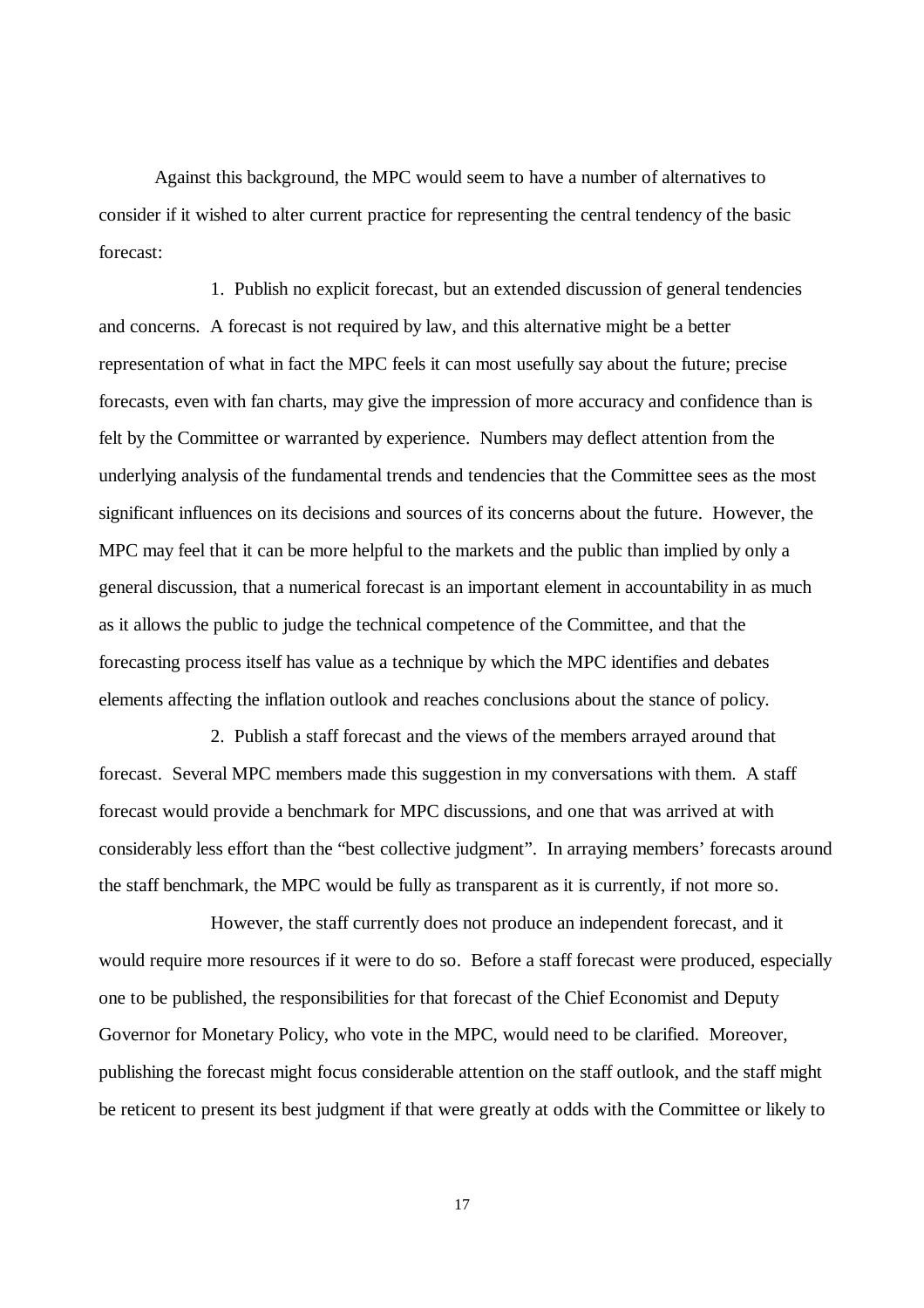have effects on markets. Largely for these latter reasons, the Federal Reserve does not publish its staff forecast for five years.

3. Publish a Governor's or Bank forecast, submitted to the MPC but not necessarily approved by it.<sup>5</sup> This would be a transparent expression of a particular view, and would avoid the complications of the divergent views on table 6B. However, if the views of the Governor, or the Bank speaking through the Governor, were not representative of the views of the center of the MPC, such a forecast might not be very useful or well related to past or future Committee decisions. If other MPC members disagreed significantly with the Governor, presumably they would want to have their own views represented in some form, giving rise to alternative forecasts, perhaps a number of alternatives in some circumstances. In such circumstances, publishing a Governor's forecast could well complicate efforts to form a consensus about policy.

4. Publish an average (probably a median) of separate MPC members' forecasts for economic activity and prices, which would represent, literally, the "center of gravity" of the Committee.<sup>6</sup> The median could be accompanied by some indication of the dispersion of forecasts as well. The MPC could adopt some explicit common underlying assumptions–in particular, the assumption about the path of short-term interest rates–or it could allow each member to chose an expected path for interest rates and exchange rates and publish the median of those choices.<sup>7</sup> Over time, the median forecast should line up with the median vote on policy, so that policy and the forecast would be reasonably well related, though that might not be the case for each published forecast. With each member's forecast weighted equally in determining the median, members should not have the same opportunities or incentives to game the forecast process.

<sup>&</sup>lt;sup>5</sup> Presumably a "Bank" forecast ultimately would have to be the responsibility of the Governor rather than a Bank consensus since the other internal members of the MPC, themselves individually accountable, might not agree with the Governor.

<sup>&</sup>lt;sup>6</sup> This alternative resembles the practice followed by the Federal Reserve, in which a full range and center twothirds of FOMC member forecasts of a few key variables are published.

<sup>&</sup>lt;sup>7</sup> FOMC members do not specify the monetary policy or other assumptions underlying their forecasts.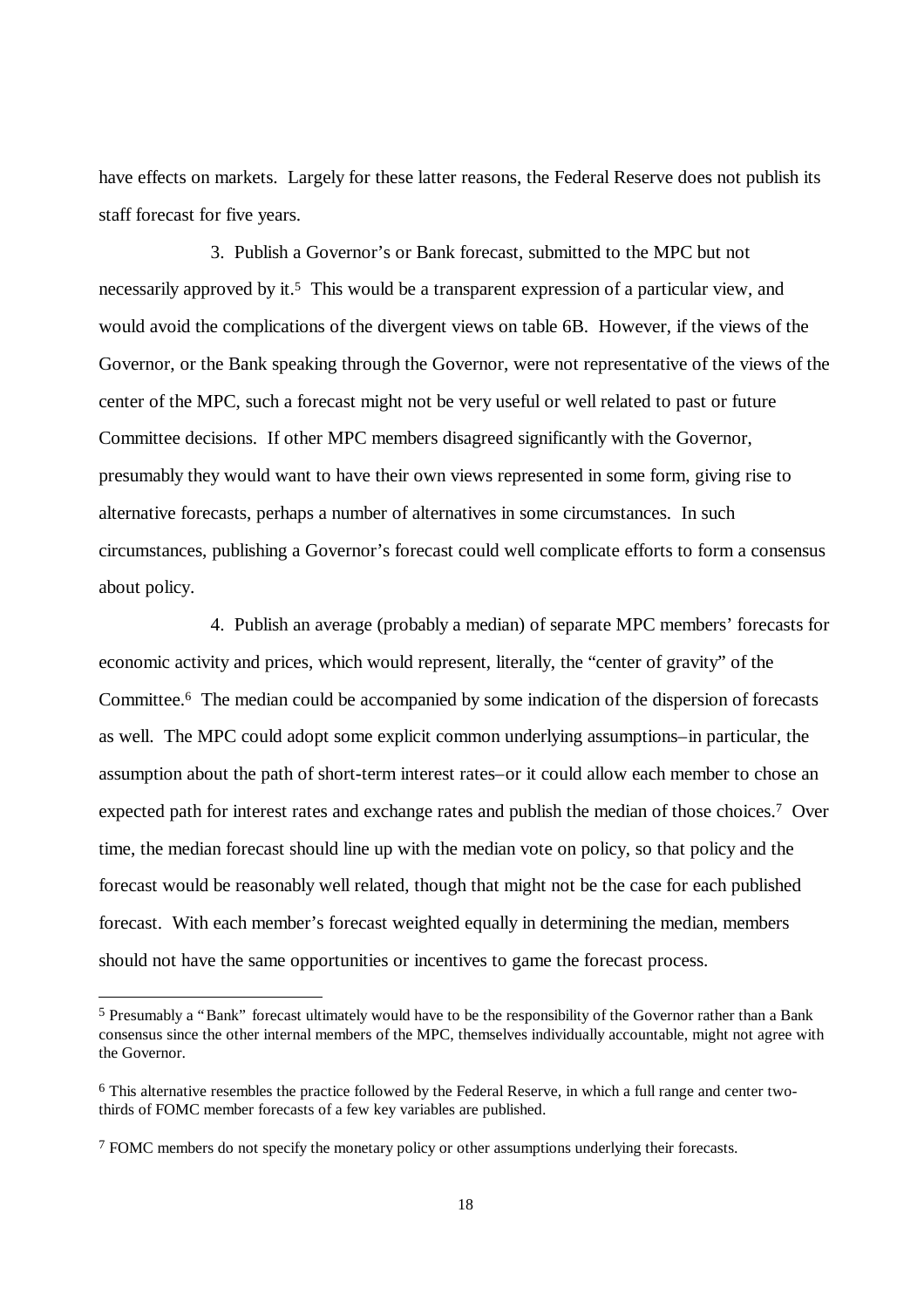Still, with possibly nine individual forecasts, it would become difficult to weave together a coherent story about the common concerns and expectations that are likely to be factored into policy decisions, losing an important element of the information helpful to markets and the public. Another key aspect, the MPC members' sense of risks to and uncertainty around their forecasts, probably also would be problematic to determine and portray relative to the median forecast. With individuals rather than the Committee taking responsibility for forecasting, the MPC might find it harder to achieve the benefits of the forecast process–the grappling together over the forecast, testing ideas, coming to a better understanding of alternative positions, and reaching compromise on many issues. And those members finding themselves well away from the median might still feel the need for an outlet to express their views.

5. Finally, a more incremental change would be to make the forecast explicitly the view of the majority of the Committee, allowing dissents.<sup>8</sup> This would help clarify "best collective judgment", eliminate the need for table 6B and its associated ambiguities, and retain many of the benefits of the current process and outcome. Especially if dissents were limited to a paragraph either in the Inflation Report or in the minutes of the relevant meeting and not shown as alternative fan charts, the majority view would get most of the attention, and incentives to join and shape the majority would persist. The public would be better informed about how many of the MPC members were associated with the forecast, while dissenters would be free to be as specific as they wished about their alternative forecasts and the reasons for them.

*Skews and variances*. It is not only the middle of the forecast range, however defined, that is important for policy transparency, but perhaps equally, if not more, critical are the skews–the risks the policymakers see to realizing their forecasts and objectives. Especially when the central tendency is often very close to the target, the most important information the MPC can convey may be in the discussion of risks. Explanations of the types of contingencies the policymakers are concerned about and how they might react should they occur, should alert financial markets to

<sup>&</sup>lt;sup>8</sup> This is the model followed by the Rijksbank in Sweden.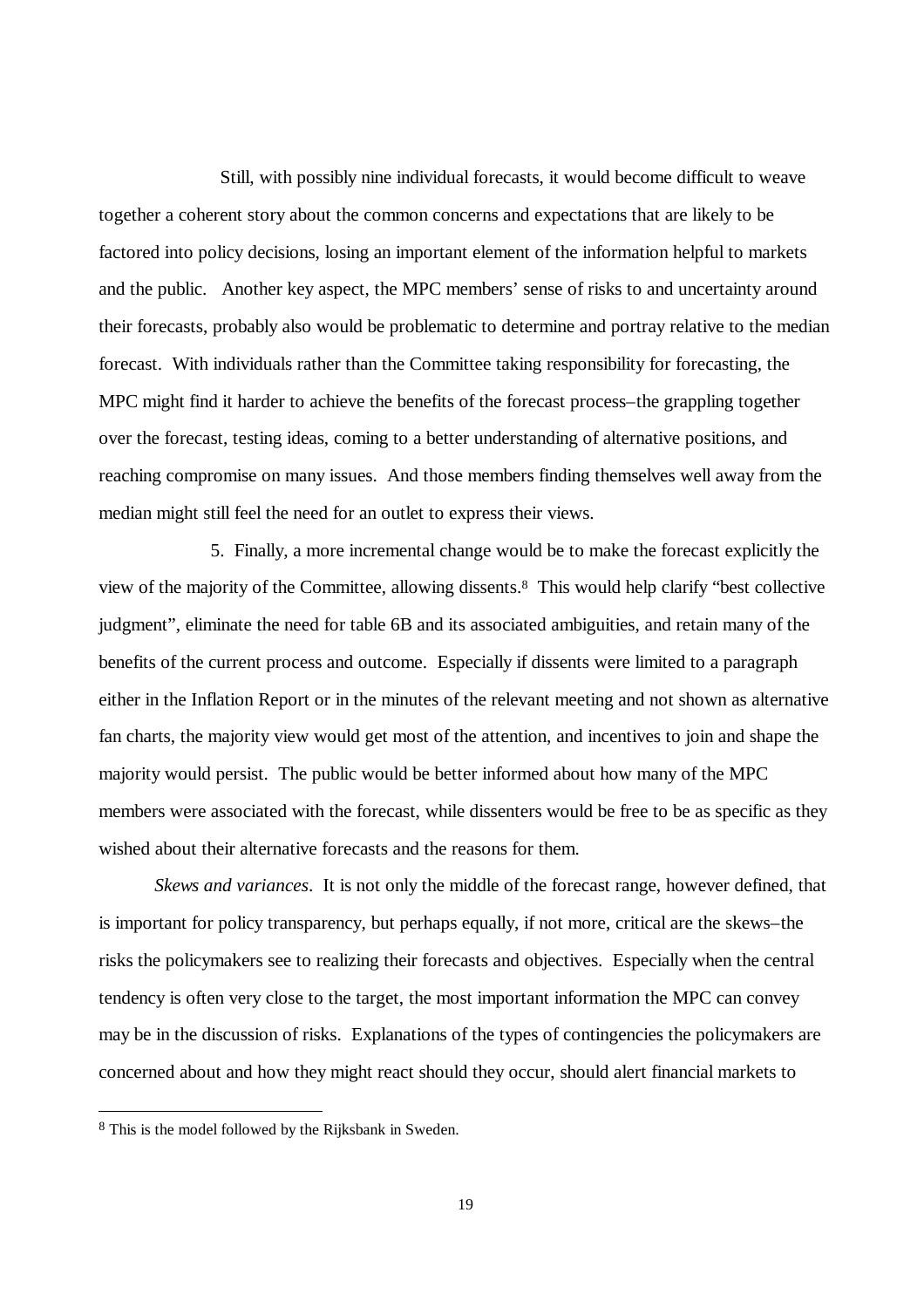noteworthy potential developments and foster responses in those markets to those developments that the central bank is more likely to find constructive and stabilizing. In this regard, the clarification in the last Inflation Report that the skews include possible future asset prices movements as well as economic developments that may already be in train, like alternative paths for earnings and margins, was useful. The Report also discussed the role perceptions of potential risks might play in determining the current stance of policy. Further clarification of the central tendency of the forecast will have implications for the definitions and clarification of skews and variances.

*Constant interest rate assumption*. The assumption used to condition the forecast that the policy interest rate would be held constant over the forecast horizon has been criticized by the IMF and others on the grounds that it is predictably at odds with reality, gives as a consequence a misleading and inconsistent perspective on the forecast, and is less informative and transparent than an alternative that gave the MPC's expectations of how it would react to the expected evolution of the economic environment.

In concept, telling people about the most likely path for policy in the future may well be preferable. In some cases, the MPC may expect that raising or lowering rates over the next few years is likely to be necessary to keep inflation around its objective. These sorts of expectations can arise from several sources. On occasions when the MPC is especially uncertain about some aspects of the evolving economic situation it may want to proceed cautiously–raising or lowering rates only part of the way to what it thinks will ultimately be needed, and awaiting added evidence on whether the full adjustment is called for. In addition, in some circumstances the path of inflation as the two-year horizon is crossed gives strong indications of the MPC's sense of what policy actions are likely to be needed as the forecast rolls forward. To the extent the MPC has expectations about how the economy will evolve beyond two years and how it most likely would respond to such developments, letting markets know would be a step in the direction of greater transparency that should promote helpful market reactions to new data. Giving the Committee's expectations for interest rates would tend to produce a more credible and consistent forecast–one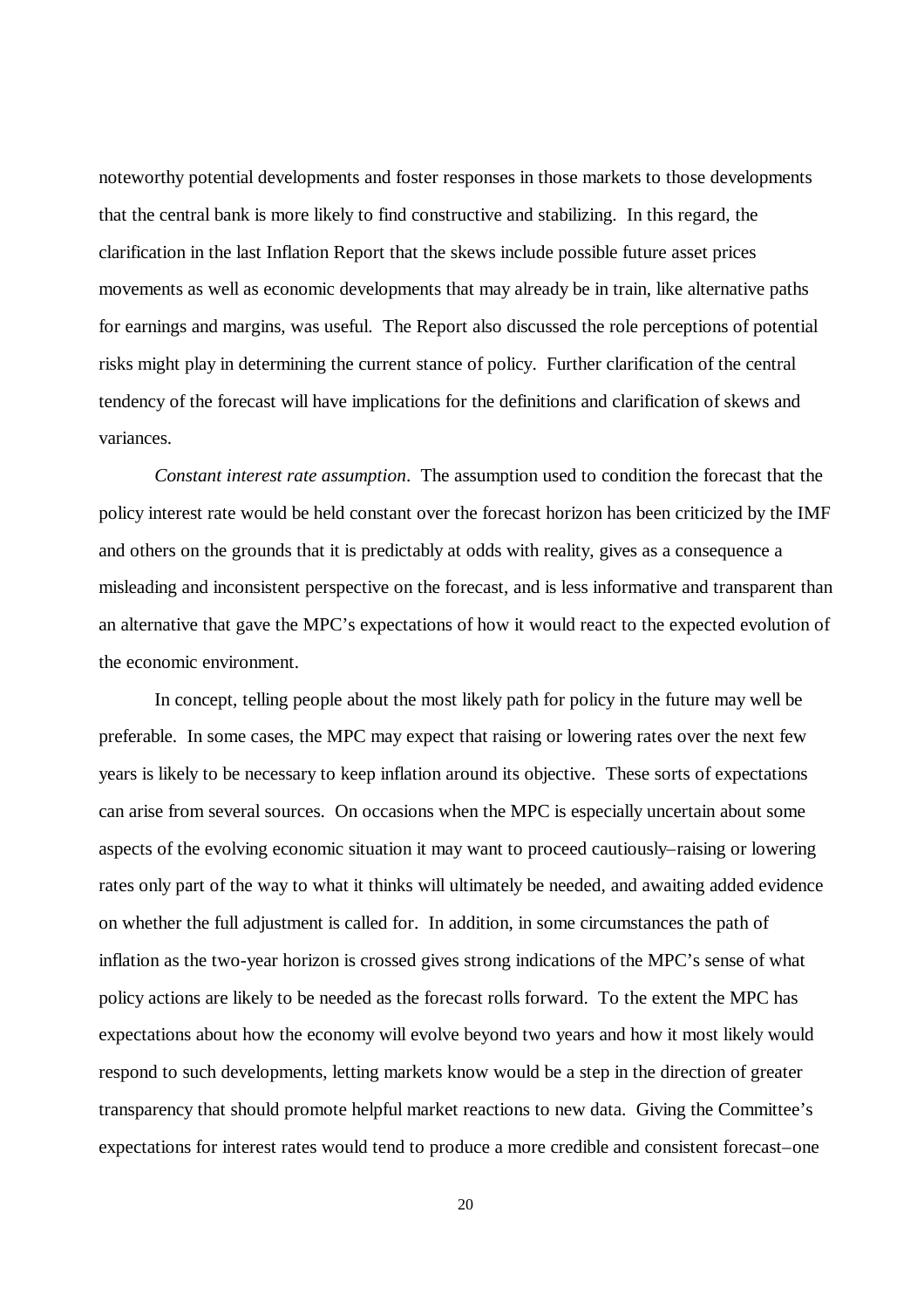based on a more likely path of rates and the MPC's best estimate of how financial markets and spending by businesses and households would respond to such a path.

Nonetheless, what is desirable in concept may be problematic or even counterproductive in practice. If the MPC adopted the "median" approach to its forecast, discussed above, it might allow MPC members to choose their own path for policy rates associated with their forecasts and show a median of those paths as well as of the results for the economy and prices. However, whether MPC members individually would want to do this and whether the medians of the forecasts of interest rates and economic outcomes would be sensibly related and informative are open questions.

If the MPC continued to seek consensus or majority forecast, the problems are even larger. In my conversations on this issue, many MPC members stressed the difficulty of the Committee coming to agreement on a possible future path for interest rates. They noted the closely argued nature of the debate on current rates, and their inference that agreement on future rates would be essentially impossible. There are many different paths of interest rates that will achieve the same inflation objective, even when members are in rough agreement on the outlook. The MPC itself has too short a history over too few economic circumstances to rely on its "typical" past reactions as a foundation for a hypothetical future policy path. Moreover, the MPC already publishes a lot of information about its view of underlying economic relationships, in part by showing how it would anticipate economic activity and inflation to evolve if interest rates follow the path expected by the market, in addition to its forecast with rates unchanged. By giving two forecasts based on different interest rate assumptions, the MPC is conveying quite a bit about its views on the interestsensitivity of spending and the spending-sensitivity of inflation, which should help observers predict future policy actions. In practice, making the constant rate forecast the centerpiece of the Inflation Report has not deterred the financial markets from building in future rate changes, even when the forecast is for inflation to be at target in two years.

An additional potential problem is the degree to which markets might take such an expected path for policy rates as indicating a greater degree of commitment than the Committee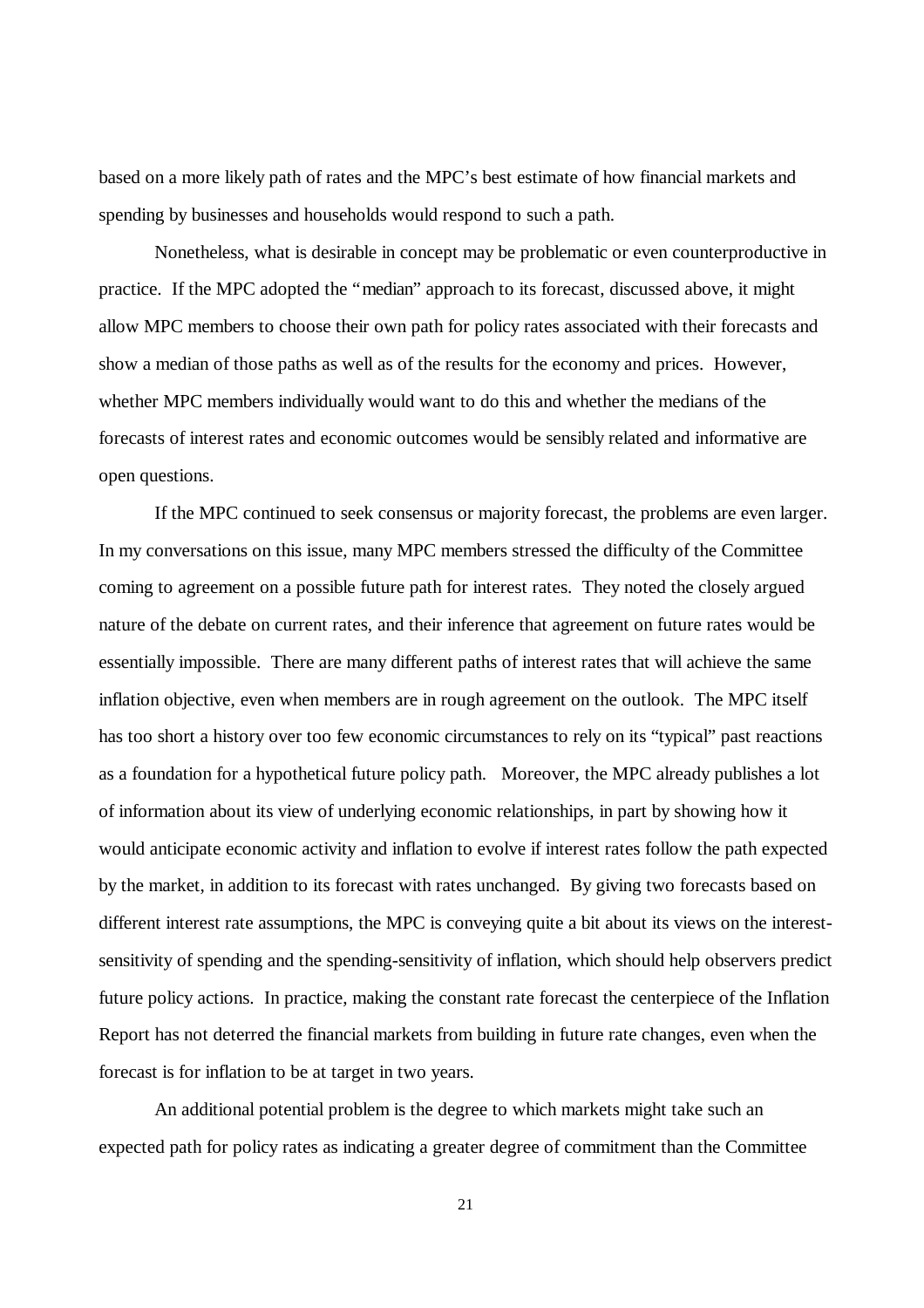intended. Experience in other countries suggests that problems arise not so much in reaction to the announcement of a path, as in market responses to subsequent developments. Central banks making announcements about future paths for policy-related variables try to emphasize that they are conditional and contingent on the expected evolution of the economy, and that deviations from those expectations would require paths to be adjusted. However, it is impossible to foresee all possible developments–every situation is different, and the differences, possibly subtle, may not be clear to markets, which then react inappropriately. The central banks of both Canada and New Zealand found that publication of expected monetary conditions indexes (which include both exchange and interest rates) tended to produce inaccurate and counterproductive interest rate movements when certain unexpected shocks hit the exchange markets.<sup>9</sup> And in the United States, when the FOMC gave its sense of the odds on possible future rate policy actions, market responses to subsequent policymaker statements and data tended to build in much stronger rate expectations than appropriate, given policymaker intentions. As a consequence, the Federal Reserve has changed its announcement to a form that more closely resembles the MPC skews–that is, emphasizing the risks to hitting its objectives, rather than its possible actions on interest rates.

In light of these difficulties, the first priority of the MPC might be to improve the clarity and usefulness of its current forecast made under constant interest rates. To further aid the public in forming expectations about future interest rate changes, the Committee might consider extending the forecast beyond two years either formally in the fan chart, or informally in a discussion of tendencies. Such an extension, together with information about the risks to the forecast, should help the public make informed judgments about the likely course of interest rates. In addition, the Committee might encourage research on how it could determine and publish any views it had about the possible future evolution of the policy rate.

*Focus on two-year ahead forecast*. Another aspect of the process and the outcome that the MPC may want to give some attention to is the extent of its focus on having its forecast of

<sup>&</sup>lt;sup>9</sup> The Reserve Bank of New Zealand now gives its expectations for interest and exchange rates separately.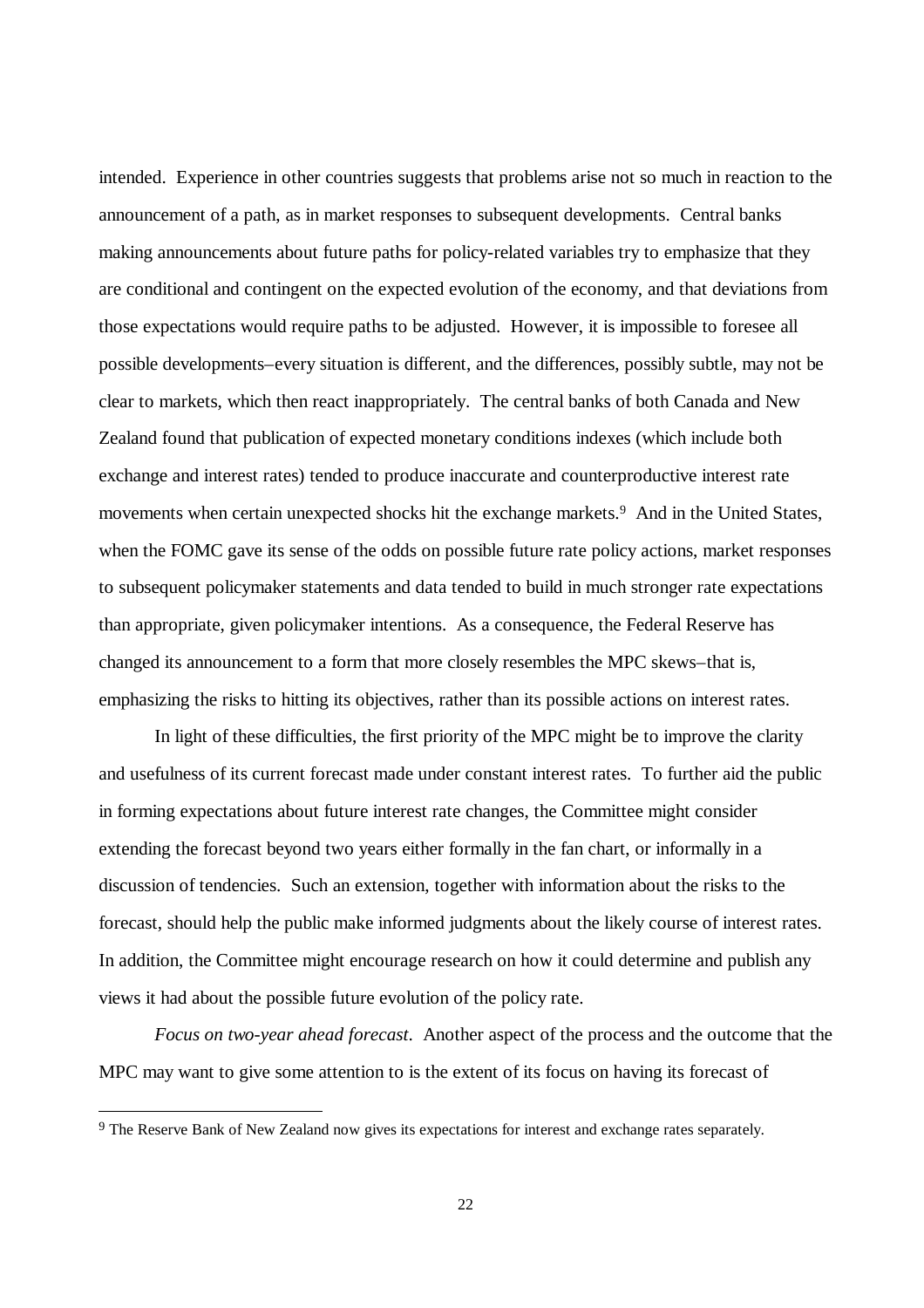inflation eight quarters ahead at 2.5 percent. A two-year ahead intermediate inflation target has a number of advantages: It is clear and obviously related to the MPC's ultimate objective; it underlines the inevitable forward-looking nature of policy actions; and it is far enough in the future to allow many short-term disturbances to die out and so helps to emphasize the underlying forces determining inflation and to avoid possibly disruptive reactions to these short-run disturbances.

But too close attention to this metric can have disadvantages as well. Such an emphasis can give insufficient attention to inflation before and after the two-year mark, and too little weight to the possibility that under some circumstances projected inflation away from the target at the two-year mark may be appropriate for the economy. Such a deviation might be caused by an unusual degree of uncertainty that called for gradual policy movement, by shocks of certain type and dimensions after which a more gradual return to target would help damp output fluctuations, and by the possibility that to protect against the potential effects of an especially serious contingency, such as a major financial market disruption, the MPC might want to steer temporarily away from tight adherence to the intermediate target.

Several MPC members emphasized that they indeed understand the 2½ percent forecast to be just an intermediate target to help the MPC achieve the objective set by the government, and that they are not driven under all circumstances to adjust policy to align the 8-quarter ahead projected inflation rate exactly with this objective. However, others did seem to put considerable weight on keeping this projection very near the target, and many in the public apparently expect the Committee to adjust policy to achieve this intermediate target. The forecast round meetings are almost completely oriented to this standard, and in my observation, there was little discussion of whether it was appropriate under the circumstances, though this lack may have been related to the particular conditions at the time. One risk of the emphasis on the two-year out inflation target, taken together with the use of the unchanged policy assumption to present that target, may be a more active policy–one with greater movements in the policy rate–than might be optimal. To be sure, such an outcome would be preferable to a bias toward excessively sluggish policy changes,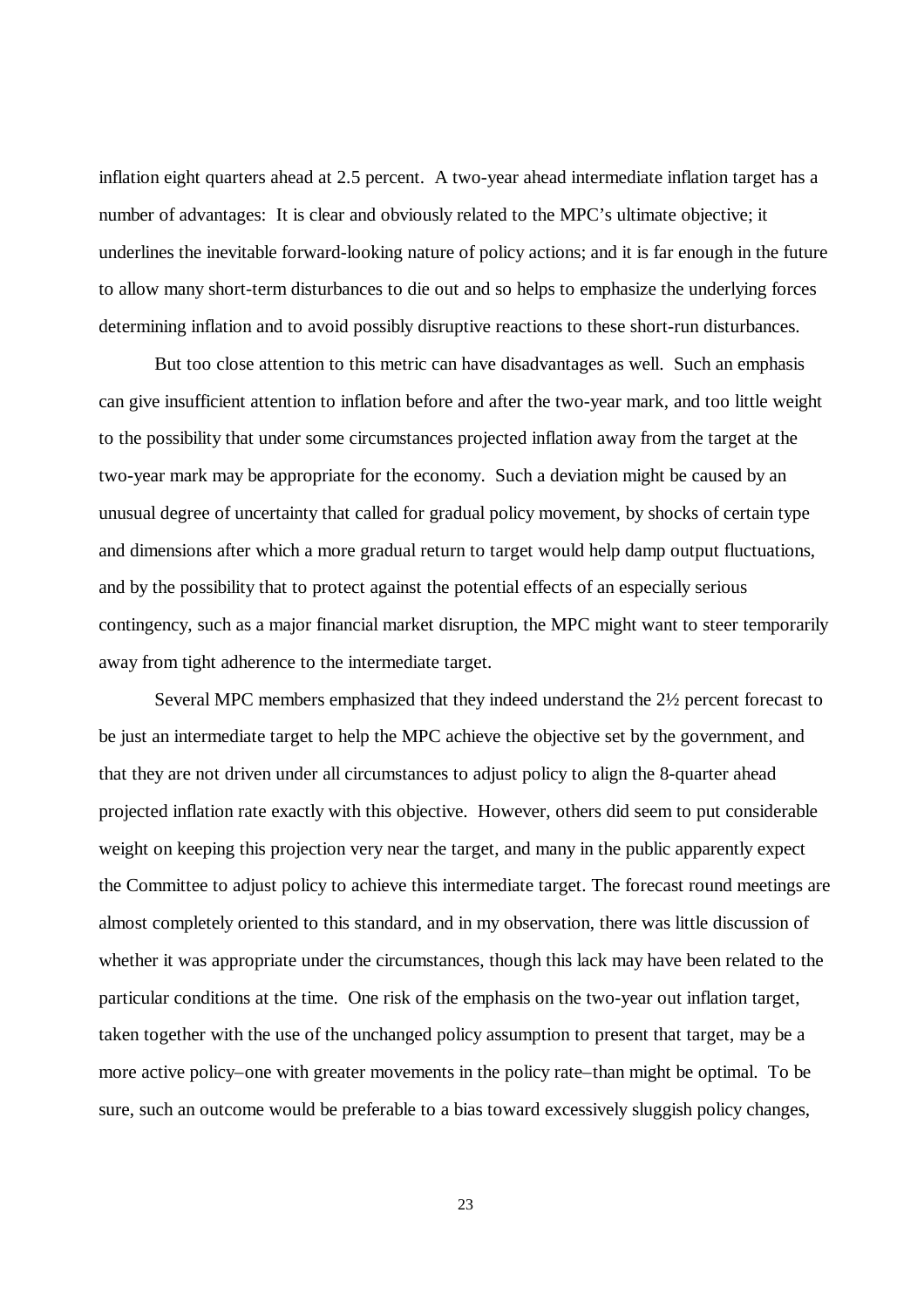which could allow misjudgments to build and ultimately require a more wrenching adjustment to the economy.

Thus it might be useful to treat this forecast target flexibly in Inflation Reports as well as in policymaking. The MPC has already taken a step in this direction in the August Inflation Report, which included an inflation forecast a bit above the target. Under some circumstances, even larger deviations might be appropriate, and they should not cause problems for inflation expectations if the reason for them and likely policy response are carefully explained and if actual outcomes continue to be favorable. The MPC's inflation round discussions already include consideration of inflation and economic developments beyond the two-year published forecast horizon. More discussion of this sort might be useful in the Inflation Report itself to reduce the attention on the two-year horizon. As already noted, such discussion would also help with some of the issues raised in objections to the constant interest rate assumption.

*Forecast evaluation*. Periodic and systematic evaluation of the forecast can make an important contribution to improving performance over time. The MPC is already engaged in that process, comparing outturns to forecasts in the August Inflation Report this year and last. Such an exercise can be quite useful at suggesting very broadly areas in which forecasts have been closer and further from outturns. But more precision is difficult. As the Report states, the exact reasons for forecast misses are hard to sort out–whether they result from deviations of interest rates and exchange rates from their conditioning assumptions, or from not correctly anticipating the underlying relationships governing spending and prices. Analyses of these sort can be carried out in the context of forecasts developed from statistical models, but the Inflation Report forecasts are necessarily the judgment of the MPC, not the mechanical results of a model forecast. Still, models that embody the understandings of the MPC can be useful for this purpose.

**The Inflation Forecast Process.** As noted in the background for this section, members of the MPC saw both strengths and weaknesses in the process I observed last spring used to produce the forecast. As the MPC moves forward it will need to see whether it can design some alterations to the process that retain its beneficial aspects–a collective examination of forces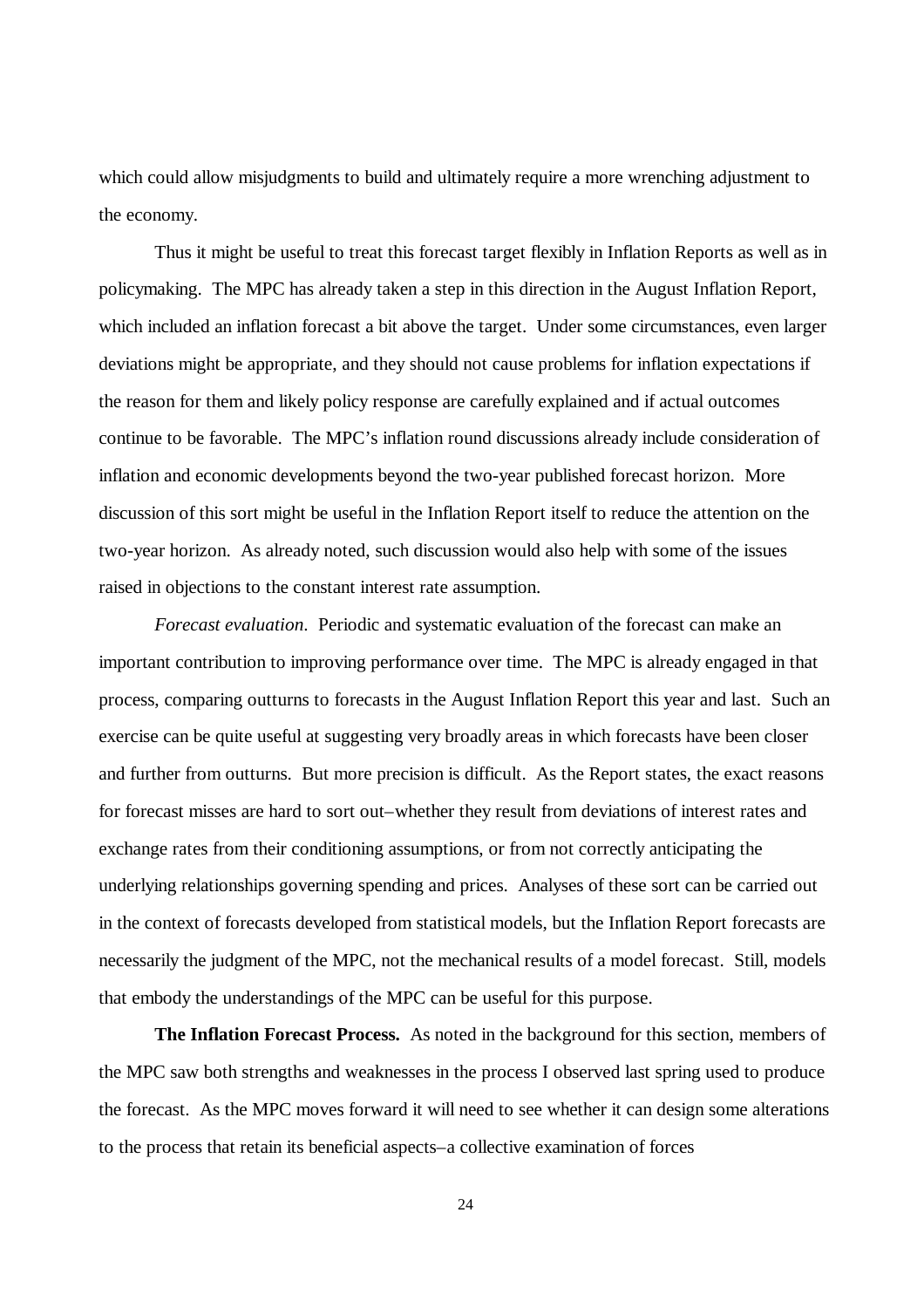shaping the outlook to come to a conclusion that belongs to most of the committee–while reducing its costs, including the burden on MPC members.

Among the goals any changes might consider are: Reducing the number of meetings and, except for agenda setting, beginning them only after the meeting the previous month–in part to be certain that incomplete inflation forecasts cannot influence policy discussions; and allowing sufficient time in the more limited number of meetings to consider the most important issues and risks and the underlying forces expected to shape how the economy and inflation are likely to develop.

In these regards, the staff might play a somewhat greater role, while the MPC still retained clear overall control. In particular, the MPC might consider asking the staff for a starting point forecast for deliberations, summarizing the effects of developments since the last Report, using as far as possible, the assumptions and expectations embodied in the last forecast. In addition, currently, the staff is deferring to the MPC for all decisions and judgments, and while ultimately this is appropriate, if the staff were allowed to recommend positions on small points, the MPC might be able to reach conclusions on them more expeditiously and focus more on the larger ones in fewer meetings. In this way, the MPC might get better value from its staff, reducing the MPC's burden while allowing the staff to play a more rewarding role in the process.

It is my understanding that the MPC has moved in this direction since my visit. Continuous re-evaluation of the process and the balance between its burden and its benefits are likely to pay dividends in terms of a more efficient and effective inflation forecast process.

**Inputs into the Forecast.** An extensive variety of information and analysis went into the inflation forecast. Regional and sectoral analyses, including the Agents' reports, were used to help gain a better understanding of emerging trends. For example, in the round I attended, the Agents' reports on earnings developments in various regions, in particular the influence of year end bonuses associated with the millennium, shaped the interpretation and forecast of labor costs. In making its forecasts, the MPC weighed all the relevant recent data, examined how that data affected their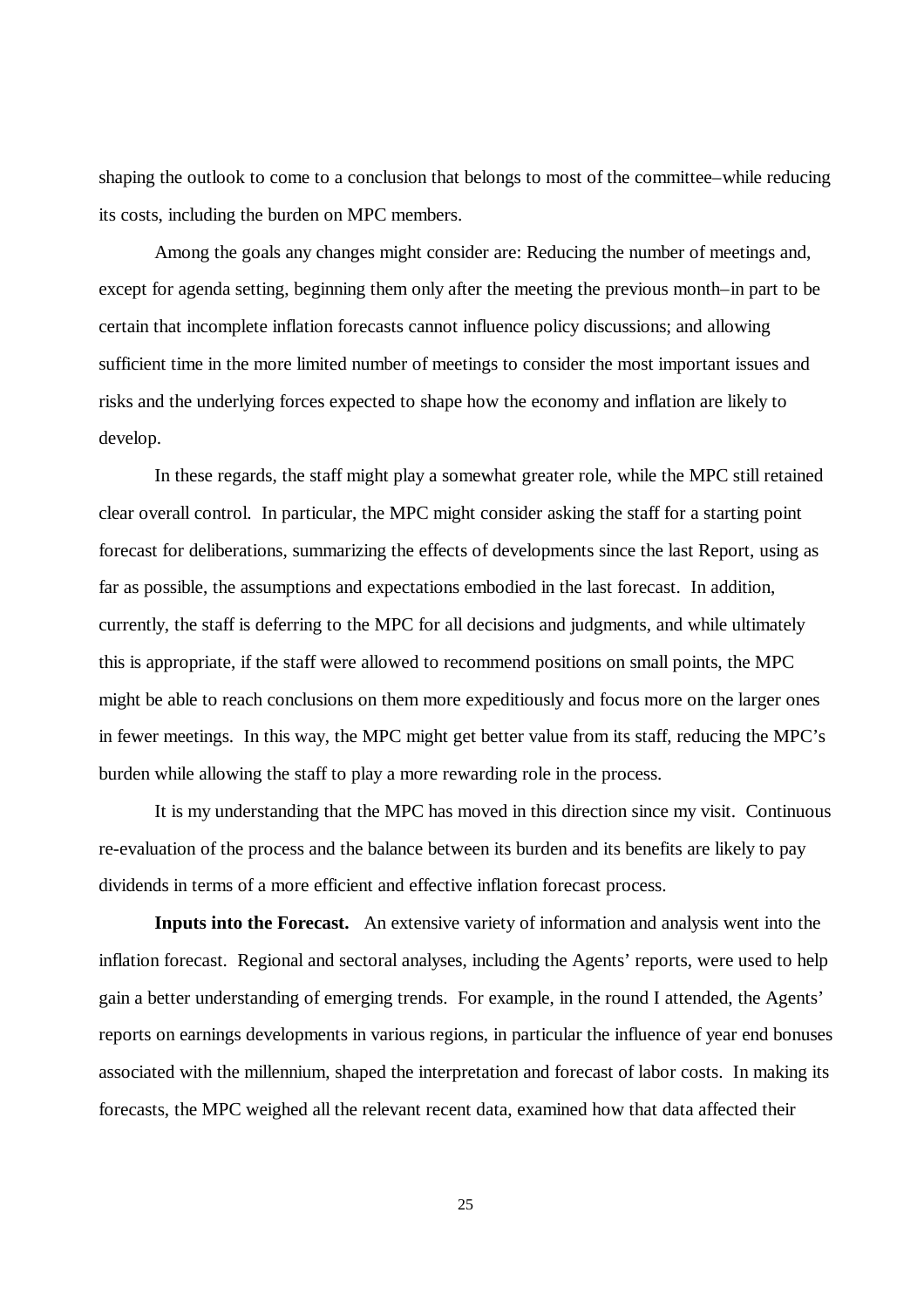views of ongoing relationships in the economy, and used a number of research and analytical reports from staff.

The role of the staff in the inflation forecast of the MPC differs from its role in many other central banks. Often in other banks, the staff produces a forecast, sometimes with general guidance from policymakers, that the policymakers then react to and shape to conform with their own expectations.10 At the MPC, the role of the staff has been to help the MPC build a forecast, without the staff at any point making its own forecast. Most (though not all) MPC members preferred this procedure as one that contributed to good policy making and that more clearly ended up with a forecast that reflected the preferences of the MPC, not the staff.

The Bank's staff did play an essential and constructive role in helping the MPC to arrive at its forecast. It organized and summarized information and identified key issues for MPC consideration. It presented analyses of many of those issues to the MPC with alternative outcomes for MPC consideration. And it followed up promptly on the many questions raised by the MPC with further data and analysis.

In this process the staff relied on statistical models to a considerable extent, both a main model and auxiliary equations, to organize the analysis and present options for MPC decisions. The use of a variety of models is entirely appropriate–no one model can capture all relevant aspects of every issue the MPC would want to consider. This practice conforms closely to that followed in the United States, where the Federal Reserve Board staff has a large multiequation model used for a variety of simulations and projections, but also makes extensive use of many smaller models to analyze developments in particular sectors and markets. Ultimately any forecast published by the MPC will necessarily be one informed importantly by the judgment of the policymakers. But models are useful inputs into those judgments, reinforcing the importance of continuing to allocate resources to improve these models.

<sup>&</sup>lt;sup>10</sup> At the Federal Reserve the staff produces a forecast that then acts as a benchmark for FOMC discussion, with Committee members free to disagree with that forecast, which they often do.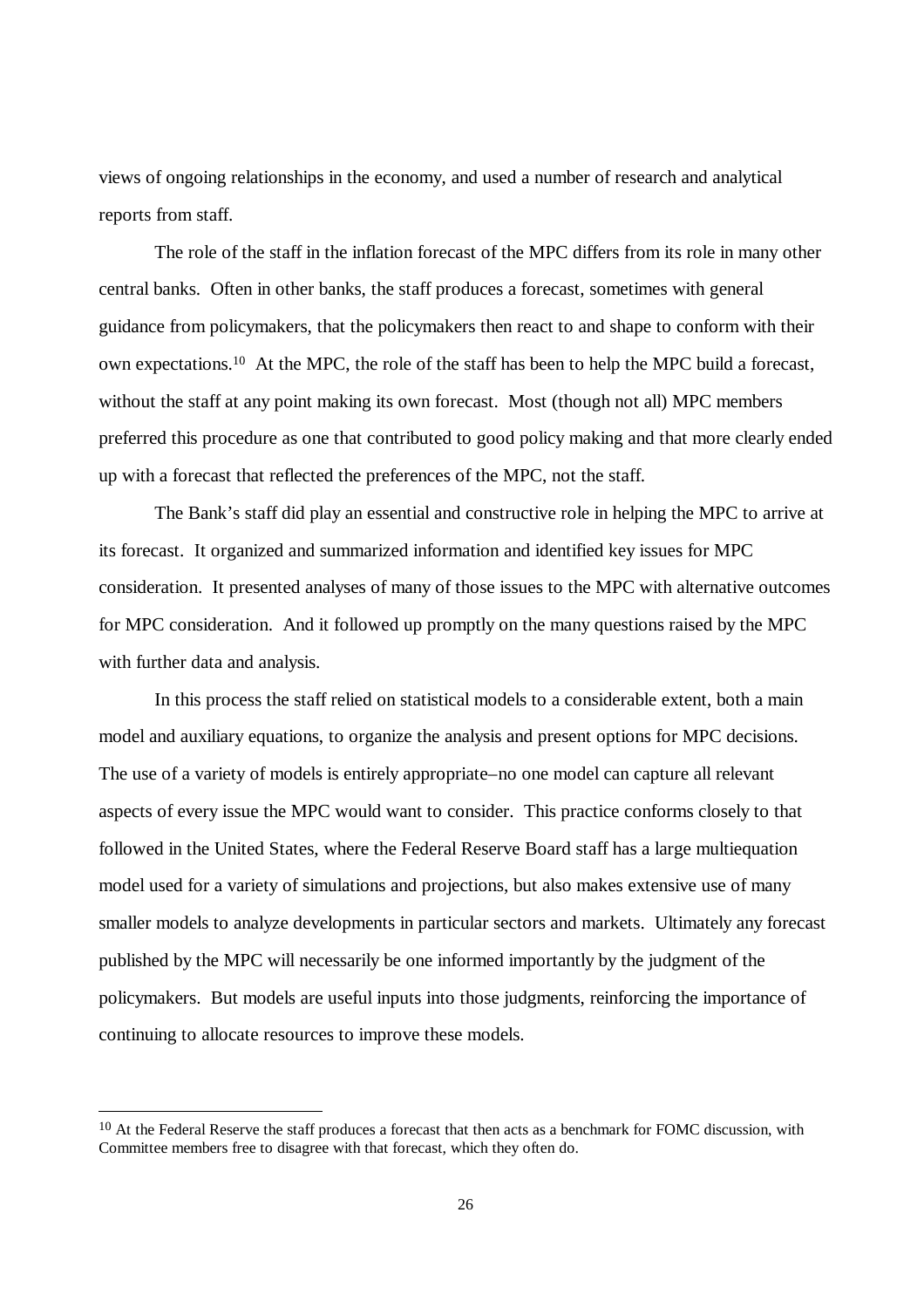The inflation forecast process takes substantial time and effort of key staff. In my observation, staff presentations and responses were objective and highly professional. The staff involved had detailed knowledge of the relevant issues and forecasting techniques. As desired by the MPC, they deferred to the Committee for all decisions.

**The Inflation Report.** The Report is a thorough analysis of factors affecting the U.K. economy and financial markets, and hence the outlook for achieving the government's inflation target. In addition to the Overview and Prospects for inflation sections, which are keyed very closely to the inflation forecast and the policy situation, it covers a wide range of financial and economic developments that form the background for the forecasts of economic activity and inflation and the conduct of policy since the last Report.

The Report is thorough in its coverage and logically organized. Recent developments in financial markets and the economy are interpreted and related to the forecasts and decisions of the MPC. The boxes seem especially useful in highlighting and explaining in greater depth elements affecting the forecast that are particularly important or puzzling.

One innovation of the Inflation Report is the presentation of the forecasts for economic activity and inflation in the form of a fan chart. Every forecaster must cope with how best to convey not only what he believes to be the most likely outcome in the forecast, but the uncertainty around that forecast. No method is perfect, but the fan chart has a number of favorable characteristics. It encompasses in one picture not only the most likely outcome, but the growing uncertainty about that outcome as one moves into the future, and any sense that the risks around the outcome are skewed more in one direction or the other. And comparing fan charts between Reports can convey shifts in uncertainty and risks over time, as well as changes in the central tendency.

A danger is that in a graph intended to illustrate uncertainty, the relatively fine 10 percent bands end up being read as connoting more precision about the variance and balance of risks around the forecast than warranted or intended. And the MPC will need to be clear about what the bands around the central tendency represent; in particular, in the past some users had been under the mistaken impression that the bands were intended to capture the disparate central forecasts of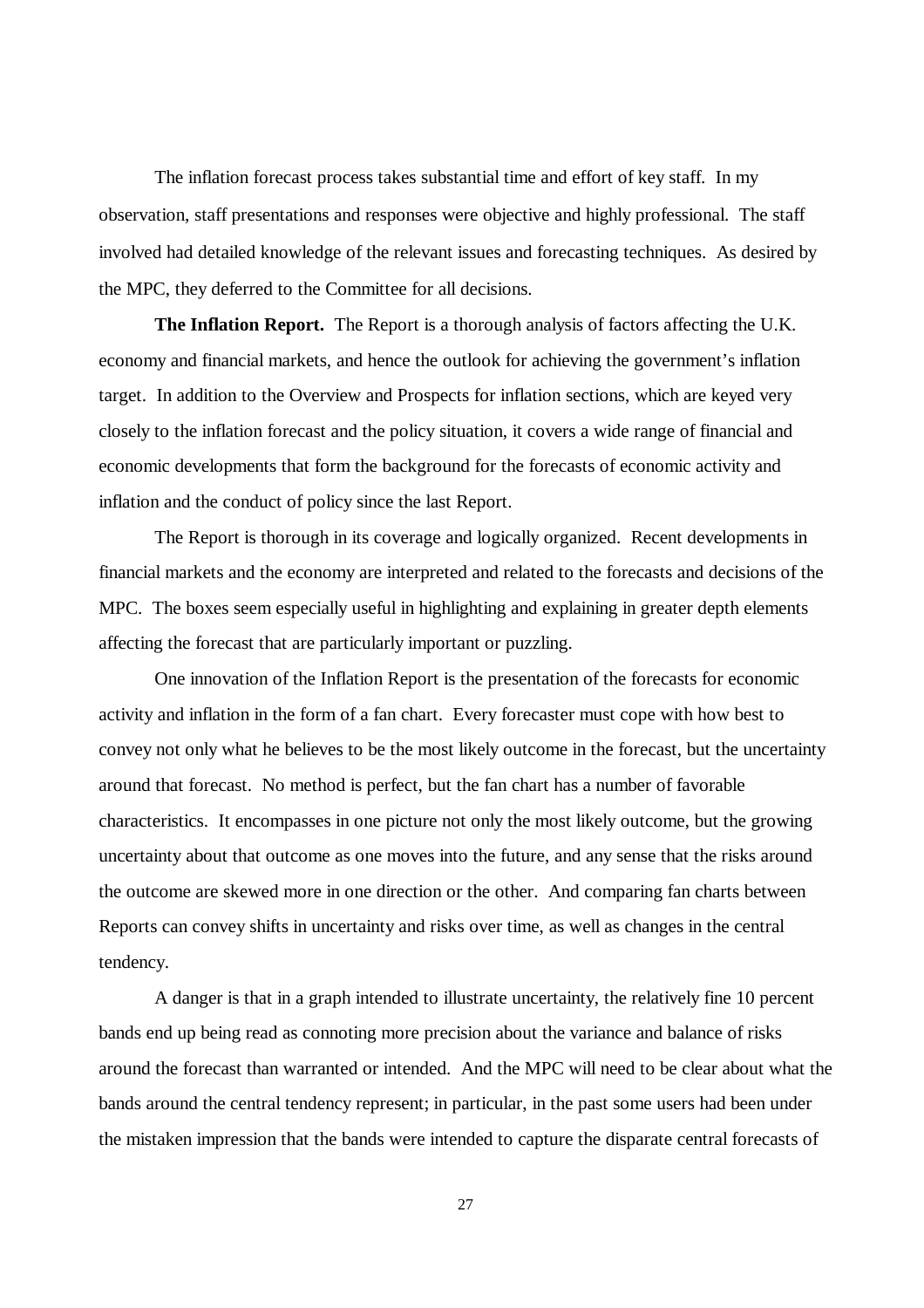all the Committee members. In fact, they represent the "best collective judgment" of the Committee about the risks around its "best collective judgment" of the central tendency. As the MPC clarifies what the forecast is, it will have further opportunities to clarify and reinforce the proper interpretation of the fans.

Preparation of the Report places considerable demands on the time of staff and the Chief Economist, and lesser, but still substantial, demands on other policymakers. But it is important for the central bank to demonstrate publically that it has considered the broadest possible range of information and to show how it has analyzed those elements in arriving at its forecasts and policy decisions. The Report is the principal means by which the MPC can show that it has taken account of sectoral and regional information, as required by the Parliament. Analyses in the Report can influence how others approach the interpretation of important data and can help to stimulate research and a dialogue on the issues with market participants, academics, and other interested observers. Some other central banks publish two main reports each year and two, less complete, "updates", on the grounds that under usual circumstances not enough new data is available in one quarter to warrant a full new analysis. An update likely would require no less effort in terms of producing a forecast, but it would tend to save resources utilized for the background chapters. However, the MPC would be foregoing two opportunities each year to draw special attention to the interpretation of that background material.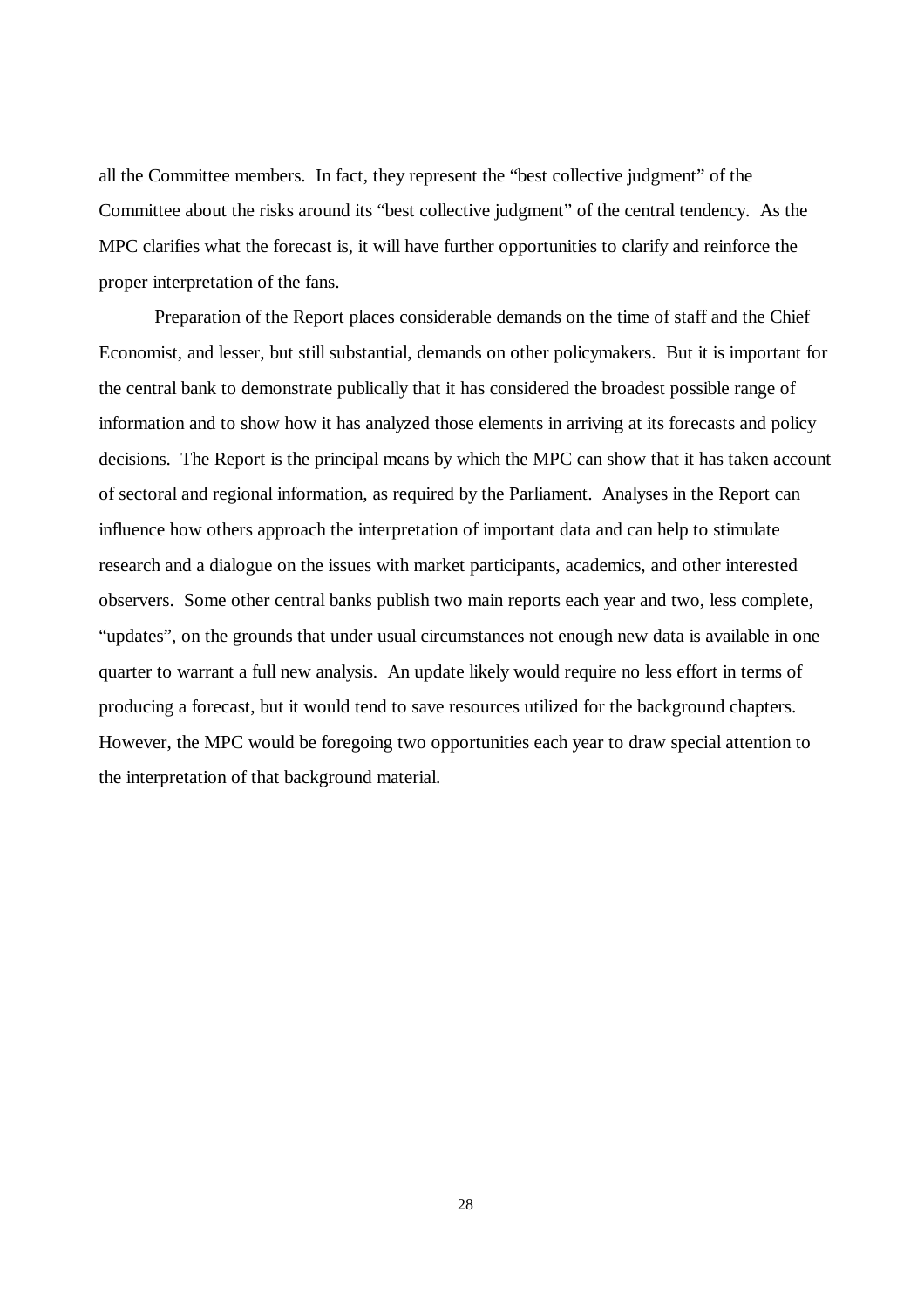### IV. The Work of Monetary Analysis.

**Overall evaluation.** The work of Monetary Analysis has been addressed at several points in this report. As implied by the discussion, I found the staff in Monetary Analysis (MA) to be dedicated, highly competent, professional, responsive to the needs of the MPC, and employing advanced techniques to meet those needs. The staff is highly motivated to contribute to the policy process–in many cases connection to that process was what had brought them to the Bank and keeps them there. Increasingly, MA has adapted itself and its work and research orientation to serve the needs of the policymakers. The output was of high quality and closely linked to the policy issues being addressed by the MPC. While several possible adjustments to research and analysis (i.e., more intermediate-term research and added resources for model building) have been identified for consideration, these would involve potential small shifts in existing emphasis, not a major reorientation of programs. As a general matter, I did not perceive that MA was expending significant resources on tasks they should not be undertaking, or that there were significant holes in the research and analysis that need to be filled.

MPC members universally rated the staff of MA highly for technical competence and dedication. They had a variety of views on the allocation of staff time and on the relationship of the staff to the MPC. As discussed above, many MPC members would prefer more research and analysis, though they differed on how much and what type. Both staff and MPC saw the relationship of the staff to the external MPC members as having been clarified and improved by the agreements of late last year. Lines of communication and responsibility were better defined; the dedicated resources of the externals should relieve some of the pressure and uncertainty in MAexternal interactions; and the new methods for creating and carrying out long-term research should help to focus research on a broad range of MPC issues and allow productive interactions between MPC members and staff on research projects. During my period at the Bank the programs had not yet been fully implemented, in that the externals were just getting staffed up and research was just getting under way, so questions persisted on how a number of issues would work out in the end. Those issues included: complications from incongruent spans of authority and responsibility for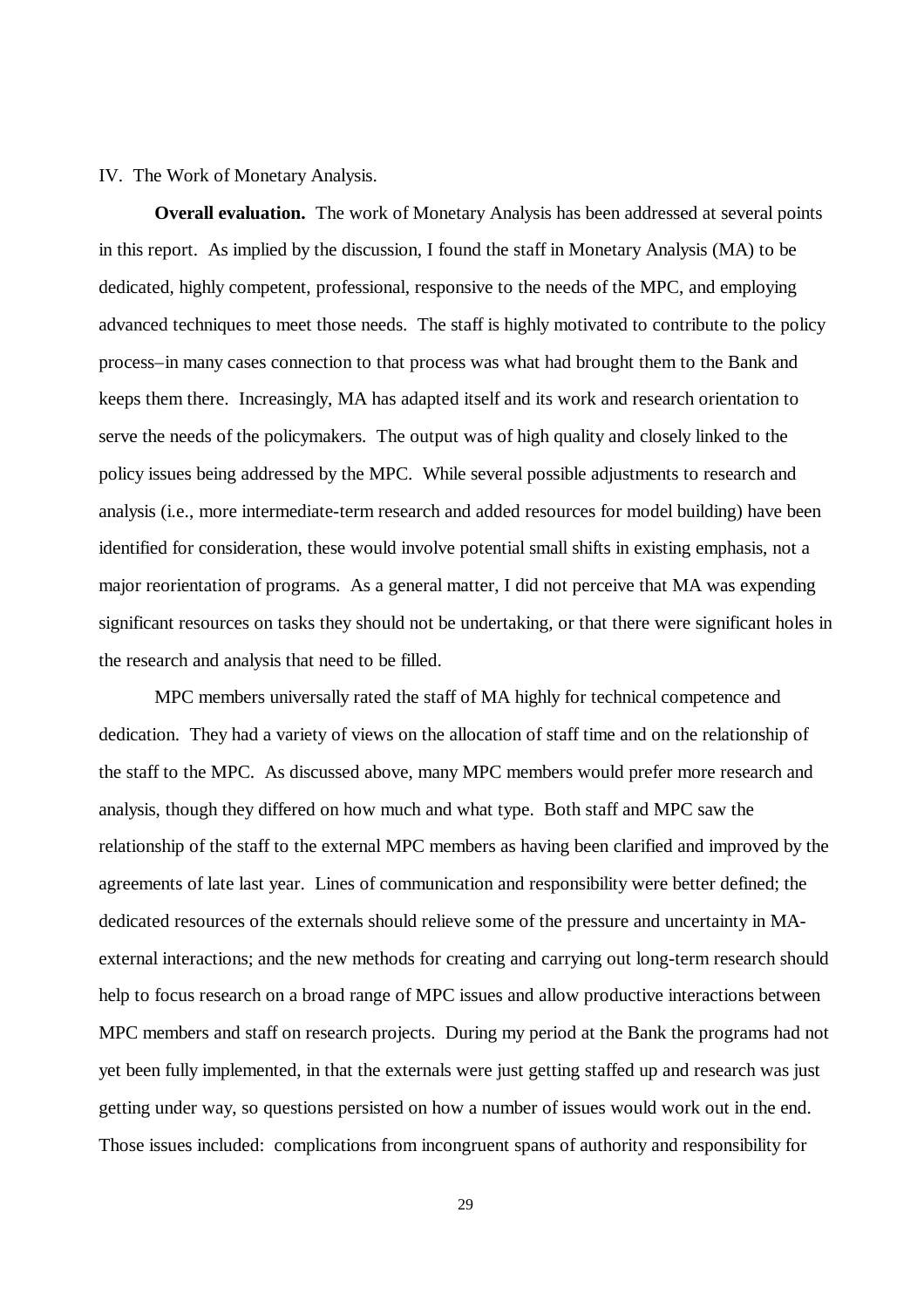directing staff, in which external members necessarily had broad authority for directing work, but responsibility for oversight and staff development lay with a few internal members; the exact nature of the limits, constraints, and protocols for staff-MPC interaction, including access of policymakers to work-in-progress; the role of a potential alternative research operation under the externals; and greater emphasis on a top-down research agenda. Many of these will naturally be clarified and dealt with as experience with the new system is gained. Staff hoped that this evolution would facilitate closer direct interaction with MPC members, including more guidance from the internal members responsible for MA and monetary policy. <sup>11</sup>

**The level, mix, and turnover of staff resources in MA.** The MPC schedule of 12 meetings and four Inflation Reports each year puts considerable pressure on key staff, and burnout was an issue among these staff members. With little down time between meetings, their ability to focus on anything but the short-run analysis for the next meeting or inflation forecast was severely limited. Nonetheless, most staff and MPC members did not think that greater numbers of people were needed in MA. Rather the keys to relieving this pressure and enhancing the performance of MA within current authorized staffing levels were seen to be: filling authorized slots; spreading the work burden around more–allowing greater numbers of people to have prominent roles in briefing the MPC and helping with the inflation forecast; making sure MPC demands on staff were necessary and reasonable; continuing the trend toward a mix of hires better suited to the new higher-level research and analysis demands of the MPC; and reducing staff turnover.

Shifting the mix of hires toward a greater number of Ph.D. level economists may require continued adaptation by the MPC and by management in MA. Good researchers will want to have time and opportunities to originate research ideas, related to monetary policy but not necessarily

 $11$  A common comment of staff was that they welcomed opportunities to work closely on research and analysis with both external and internal individual MPC members, and that previous ambiguities about relationships had impeded achieving this goal. Concerns persisted to some extent that the full potential for collaboration with both types of members would still not be realized.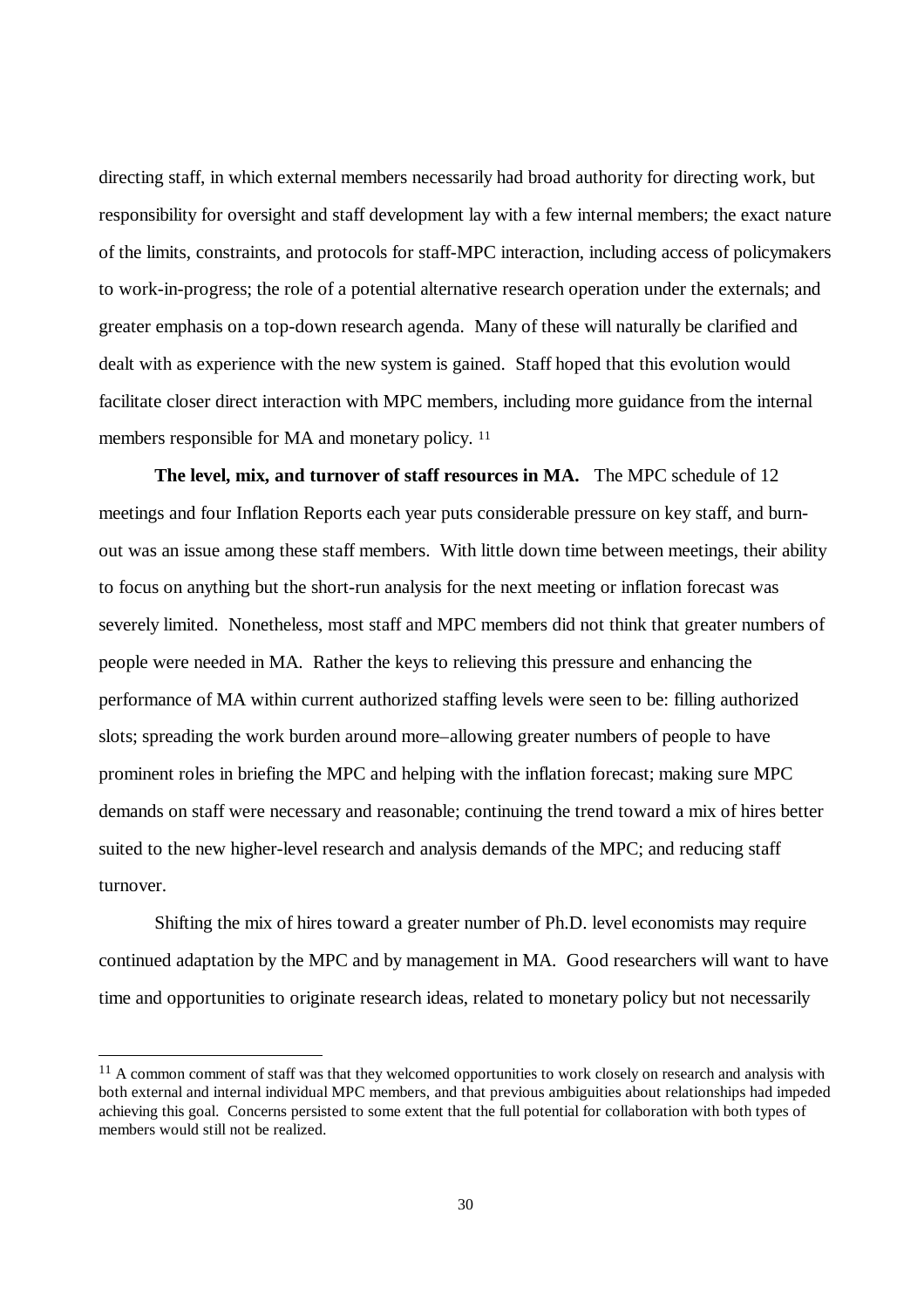within the tight framework of the MPC research agenda; they should require less detailed oversight of their research by managers and will desire more direct interaction with MPC members; they will expect responsibility and credit for the research to reside importantly in the individual as well as in the managerial unit; and they will expect tolerance (within limits) for publication of ideas and results that may not conform in every respect to MPC or Bank views.

Both staff and MPC perceived staff turnover to be high and costly in terms of meeting the objectives of MA and the MPC. In particular, staff was relatively young, and although quite talented, turnover had meant that its overall level of experience was low, and so the buildup in the type of judgment that comes with experience had been impeded. To some extent, the turnover was seen as inevitable, reflecting the exit of staff not well suited to or interested in the new more demanding policy environment and the unavoidable inability of the Bank to keep up with rapidly escalating City salaries. However, a number of factors other than salaries were seen as important causes of high turnover–in effect adversely affecting the job satisfaction and quality of worklife that can substitute for higher salaries. One such factor was the work stress discussed above, and the associated lack of time for research. Another set of issues concerned governance within MA. Staff recognized that steps had been taken to enhance communication within MA, but several felt that more would be useful reaching well down in the organization. They wanted to know about and to be able to contribute to the consideration of issues beyond those confined to the relatively narrow area in which they worked, and they saw broader knowledge of the concerns of MPC and top MA staff as better enabling them to direct their work in more productive directions. In addition, staff felt there was a lack of career paths for advancement, especially since turnover had meant that management were relatively young. There had been considerable discussion of creating a "senior economist" job slot that would give people something to move up to before they got into management, but to date no such category had been created.<sup>12</sup>

<sup>&</sup>lt;sup>12</sup> Such a job category includes about 30 percent of the (nonofficer-rank) economists on the research staff at the Federal Reserve Board. It is awarded to those economists who have demonstrated a high level of performance on a consistent basis over time and who often are looked to for guidance and expertise by other staff economists, by policymakers, or by external observers.